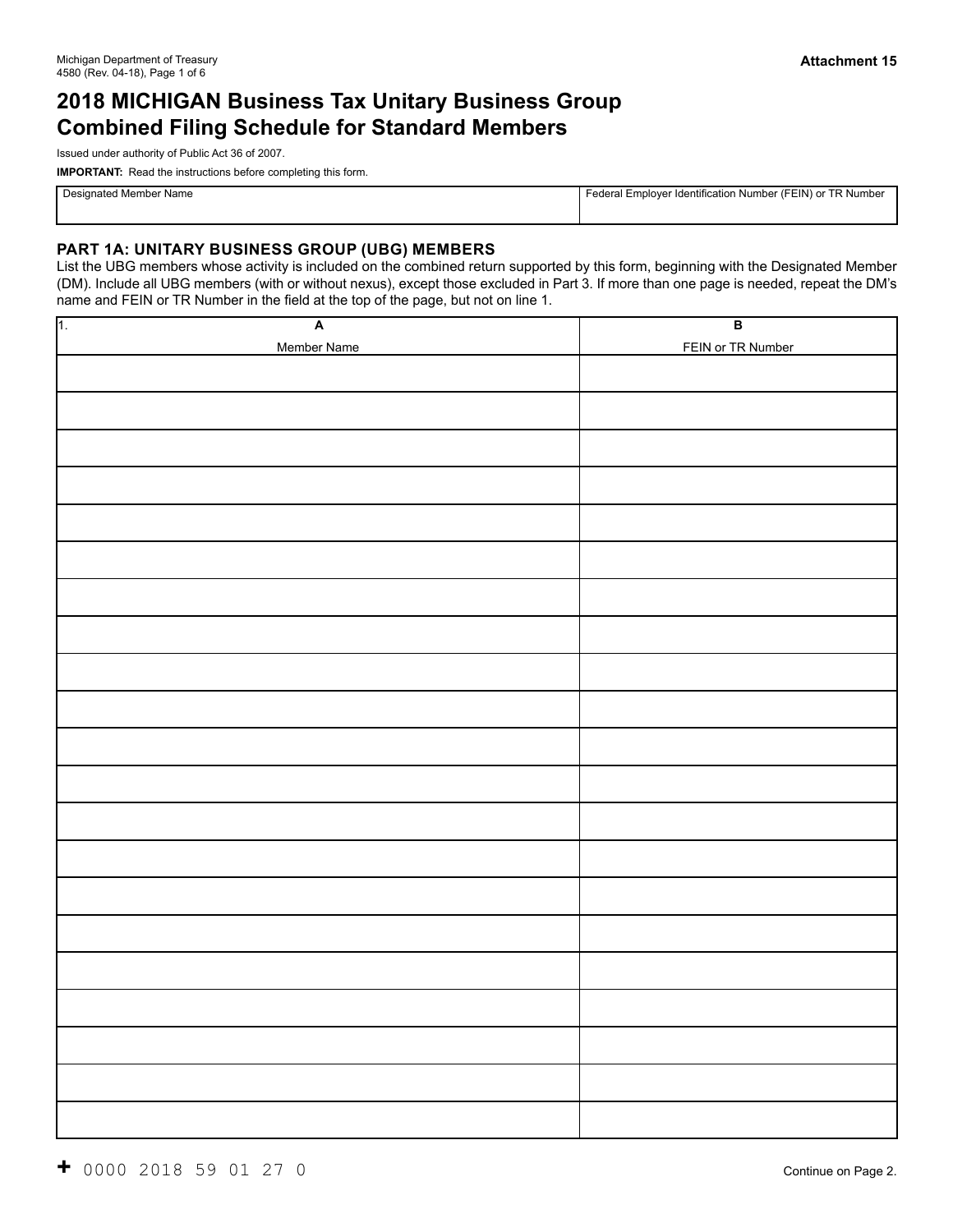2018 Form 4580, Page 2 of 6 **Designated Member FEIN or TR Number** 

#### **PART 1B: MEMBER IDENTIFICATION**

Complete a separate copy of Part 1B for each member listed in Part 1A.

| 2. Member Name                                                 |                                    |                        | 5. Organization Type                                                                                                                                      |
|----------------------------------------------------------------|------------------------------------|------------------------|-----------------------------------------------------------------------------------------------------------------------------------------------------------|
| 3. Member FEIN or TR Number                                    |                                    |                        | C Corporation /<br>Individual<br>LLC C Corporation                                                                                                        |
| 4. Member Street Address                                       |                                    |                        | S Corporation /<br>Fiduciary<br><b>LLC S Corporation</b>                                                                                                  |
| City                                                           | <b>State</b>                       | <b>ZIP/Postal Code</b> | Partnership / LLC Partnership                                                                                                                             |
|                                                                | Beginning                          | Ending                 |                                                                                                                                                           |
| 6. Federal Tax Period Included in Return                       |                                    |                        | Check if Nexus with Michigan<br>10.                                                                                                                       |
| 7. If part-year member, enter<br>membership dates (MM-DD-YYYY) |                                    |                        | Check if Registered for MBT                                                                                                                               |
| 8. NAICS Code                                                  | 9. If discontinued, effective date |                        | Check if New Member<br>12.                                                                                                                                |
|                                                                |                                    |                        | 13. Nature of business activities or operations resulting in a flow of value between members, or integration, dependence or contribution to other members |

# **PART 2A: MEMBER DATA FOR COMBINED RETURN OF STANDARD TAXPAYERS**

Enter data for the member listed in Part 1B. Enter whole dollars only.

|     |                                                                                                          | 14.  | 00   |
|-----|----------------------------------------------------------------------------------------------------------|------|------|
| 15. |                                                                                                          | 15.  | 00   |
|     | $\%$<br>16. Pro forma apportionment percentage. Divide line 14 by line 15 16.                            |      |      |
|     | <b>Member Modified Gross Receipts</b>                                                                    |      |      |
|     |                                                                                                          | 17.  | 00   |
| 18. |                                                                                                          | 18.  | loo  |
| 19. |                                                                                                          | 19.  | 00   |
| 20. |                                                                                                          | 20.  | 00   |
| 21. |                                                                                                          | 21.  | loo  |
|     | If the UBG is claiming the Small Business Alternative Credit, skip to line 23.                           |      |      |
|     |                                                                                                          | 22.  | lool |
|     | SIC Code:                                                                                                |      |      |
| 23. |                                                                                                          | 23.  | lool |
| 24. | Qualified Affordable Housing Project (QAHP) deduction                                                    |      |      |
|     | 100<br>a. Gross receipts attributable to residential rentals in Michigan  24a.                           |      |      |
|     | b. Number of residential rent restricted units in Michigan owned                                         |      |      |
|     | 24b.                                                                                                     |      |      |
|     | c. Total number of residential rental units in MI owned by the QAHP  24c.                                |      |      |
|     | $\frac{9}{6}$<br>d.                                                                                      |      |      |
|     | loo                                                                                                      |      |      |
|     | loo<br>Limited dividends or other distributions made to QAHP owners  24f.                                |      |      |
|     | q.                                                                                                       | 24g. | 00   |
|     | 25. Payments made by member licensed under Article 25 or Article 26 of the Occupational Code to          |      |      |
|     |                                                                                                          | 25.  | 00   |
| 26. |                                                                                                          | 26.  | 00   |
| 27. |                                                                                                          | 27.  | 00   |
| 28. | Enrichment prohibition for dealer of personal watercraft or new motor vehicles. Enter amount collected   |      |      |
|     | during tax year. If zero, enter zero and skip line 29. If greater than zero, enter number here, then see |      |      |
|     |                                                                                                          | 28.  | 100  |
|     |                                                                                                          | 29.  | loo  |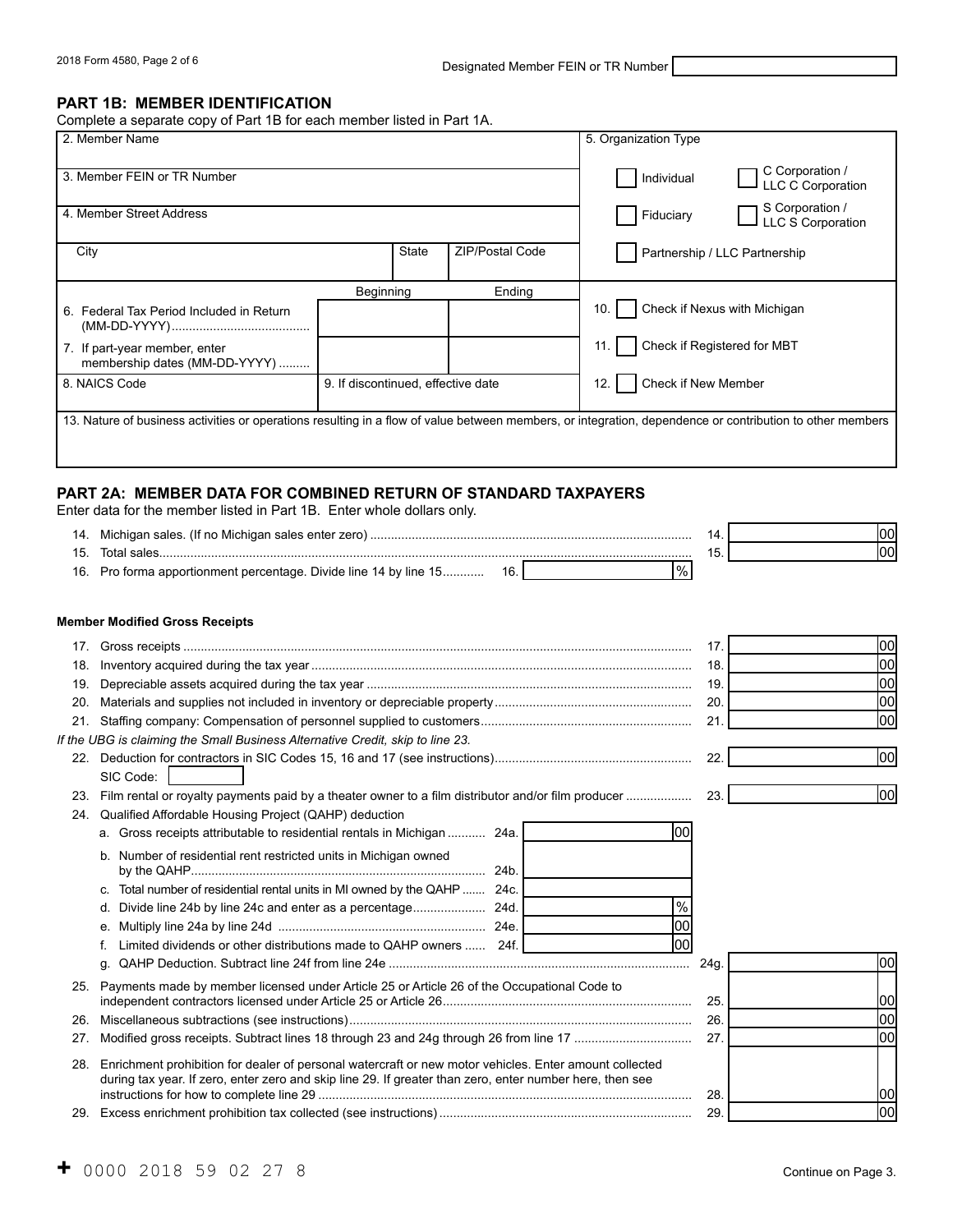2018 Form 4580, Page 3 of 6 Designated Member FEIN or TR Number Member FEIN or TR Number

# **PART 2A: MEMBER DATA FOR COMBINED RETURN OF STANDARD TAXPAYERS**

|     | ART 2A: MEMBER DATA FOR COMBINED RETURN OF STANDARD TAXPAYERS (Cont.) — Member Business Income                                                      |                                |
|-----|-----------------------------------------------------------------------------------------------------------------------------------------------------|--------------------------------|
|     | 30. Business income. If negative, enter as negative. (If business activity protected under PL 86-272, complete                                      | lool<br>30.                    |
| 31. | Interest income and dividends derived from obligations or securities of states other than Michigan                                                  | 00<br>31.                      |
| 32. |                                                                                                                                                     | 00<br>32.                      |
| 33. |                                                                                                                                                     | 00<br>33.                      |
| 34. |                                                                                                                                                     | lool<br>34.                    |
|     |                                                                                                                                                     | lool<br>35.                    |
|     | Account No.                                                                                                                                         |                                |
| 36. | Royalty, interest, and other expenses paid to a related person not within the UBG (see instructions)                                                | lool<br>36.                    |
| 37. |                                                                                                                                                     | lool<br>37.                    |
| 38. | Dividends and royalties received from persons other than U.S. persons and foreign operating entities                                                | lool<br>38.                    |
|     |                                                                                                                                                     | lool<br>39.                    |
|     | Account No.                                                                                                                                         |                                |
| 40. |                                                                                                                                                     | 00 <br>40.                     |
| 41. |                                                                                                                                                     | lool<br>41.                    |
| 42. |                                                                                                                                                     | lool<br>42.                    |
| 43. |                                                                                                                                                     | lool<br>43.                    |
| 44. | Available MBT business loss carryforward from previous period MBT return (see instructions)                                                         | lool<br>44.                    |
| 45. | Qualified Affordable Housing Deduction. Members claiming the seller's deduction only, skip lines 45a through 45h and carry the amount from Form     |                                |
|     | 4579, line 5, to line 45i. Members claiming the QAHP deduction only, complete lines 45a through 45i. If claiming both deductions, see instructions. |                                |
|     | Gross rental receipts attributable to residential units in MI<br>45a.<br>00<br>а.                                                                   |                                |
|     | 00<br>Rental expenses attributable to residential rental units in Michigan<br>45b.<br>b.                                                            |                                |
|     | Taxable income attributable to residential rental units.<br>C.<br>100                                                                               |                                |
|     | 45c.                                                                                                                                                |                                |
|     | No. of residential rent restricted units in MI owned by the QAHP 45d.<br>d.                                                                         |                                |
|     | Total residential rental units in Michigan owned by the QAHP  45e.<br>е.<br>$\%$                                                                    |                                |
|     | f.<br>lool                                                                                                                                          |                                |
|     | q.<br>lool                                                                                                                                          |                                |
|     | Limited dividends, other distributions made to project owners 45h.<br>h.                                                                            |                                |
|     | i.                                                                                                                                                  | 00 <br>45i.                    |
| 46. |                                                                                                                                                     | 00<br>46.                      |
| 47. |                                                                                                                                                     | 00<br>47.                      |
|     | <b>JAMBT One of LOST Constitution Historic Decomposition One 44, complemental</b>                                                                   | lool<br>48.<br>$\overline{10}$ |

|     | 47. |                    | 100 |
|-----|-----|--------------------|-----|
|     | 48. |                    | loo |
| 49. | 49. |                    | loo |
|     | 50. |                    | 100 |
|     | 51  |                    | 100 |
|     | 52. |                    | 100 |
|     | 53. |                    | 100 |
|     | 54. |                    | 100 |
|     | 55. |                    | loo |
| 56. | 56. |                    | loo |
|     | 57. |                    | loo |
|     | 58. |                    | 100 |
|     | 59. |                    | loo |
|     | 60. |                    | 100 |
|     | 61  |                    | 100 |
|     | 62  |                    | loo |
|     | 63. |                    | 100 |
|     | 64. |                    | loo |
|     | 65. |                    | 100 |
| 66. | 66. |                    | loo |
| 67. | 67  |                    | 100 |
| 68. | 68. | $x x x x x x x$ 00 |     |
|     | 69  |                    | loo |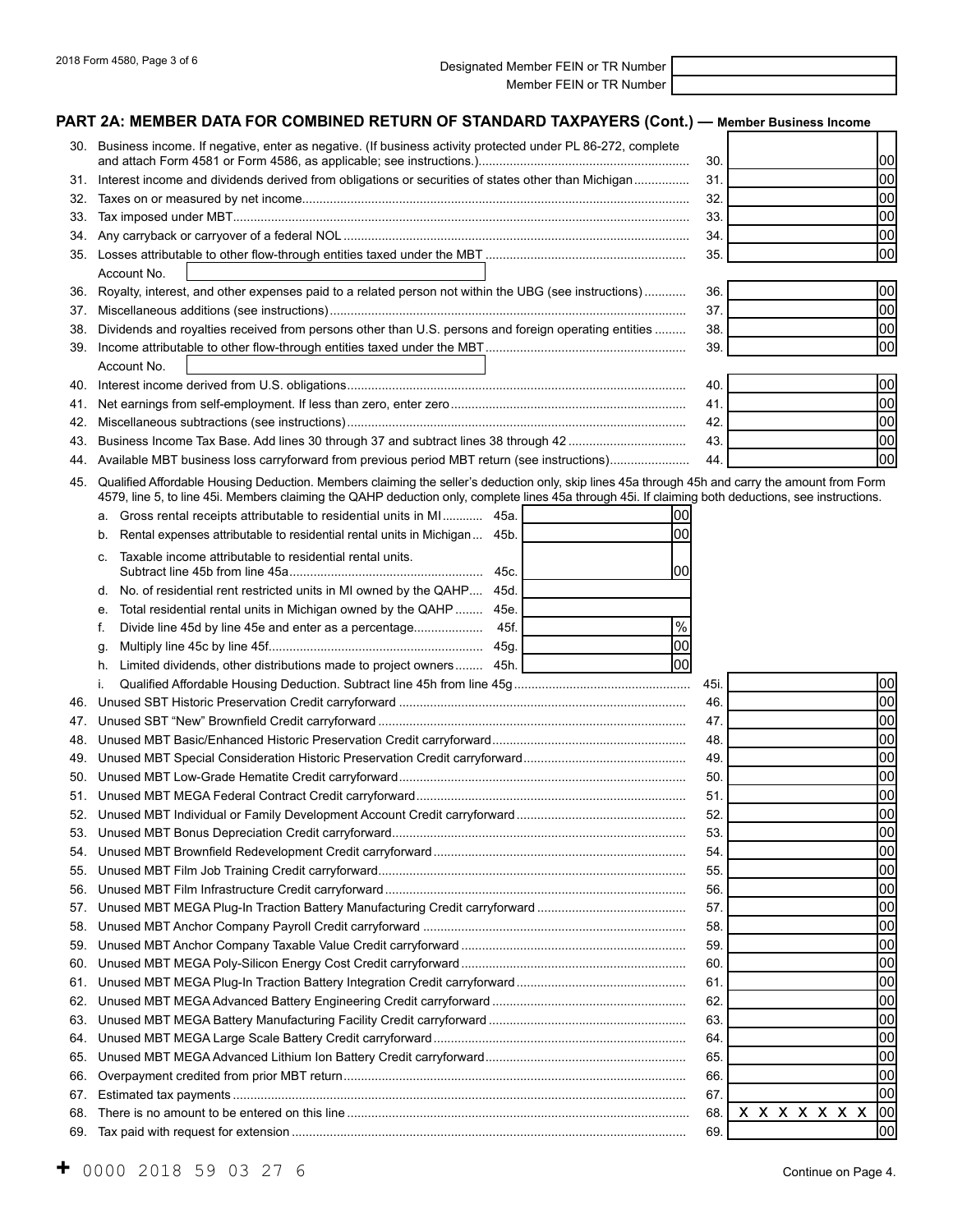# **PART 2B: SUMMARY OF BUSINESS ACTIVITY FOR COMBINED RETURN OF STANDARD TAXPAYERS**

| <b>NOTE:</b> Not all lines from Part 2A are carried to Part 2B.                                                                                               | A<br><b>Combined Total</b> | в                     | C<br><b>Combined Total</b> | D<br>Carry to |
|---------------------------------------------------------------------------------------------------------------------------------------------------------------|----------------------------|-----------------------|----------------------------|---------------|
|                                                                                                                                                               | <b>Before Eliminations</b> | <b>Eliminations</b>   | <b>After Eliminations</b>  | form, line    |
|                                                                                                                                                               |                            |                       |                            | 4567, 11a     |
|                                                                                                                                                               |                            |                       |                            | 4567, 11b     |
|                                                                                                                                                               |                            |                       |                            | 4567, 12      |
| 18. Inventory acquired during the tax year                                                                                                                    |                            |                       |                            | 4567, 13      |
| 19. Depreciable assets acquired during the tax year                                                                                                           |                            |                       |                            | 4567, 14      |
| 20. Materials and supplies not included in inventory or                                                                                                       |                            |                       |                            | 4567, 15      |
| 21. Staffing company: Compensation of personnel                                                                                                               |                            |                       |                            | 4567, 16      |
| 22. Deduction for contractors in SIC Codes 15, 16                                                                                                             |                            |                       |                            | 4567, 17      |
| 23. Film rental or royalty payments paid by a theater<br>owner to a film distributor and/or film producer                                                     |                            |                       |                            | 4567, 18      |
|                                                                                                                                                               |                            |                       |                            | 4567, 19g     |
| 25. Payments made by taxpayers licensed under<br>Article 25 or Article 26 of the Occupational Code to<br>independent contractors licensed under Article 25 or |                            |                       |                            | 4567, 20      |
| 26. Miscellaneous subtractions (see instructions)                                                                                                             |                            |                       |                            | 4567, 21      |
|                                                                                                                                                               |                            |                       |                            |               |
| 27. Modified gross receipts<br>(line 17 minus lines 18 through 26)                                                                                            |                            | x x x x x x x         |                            | N/A           |
| 28. Enrichment prohibition for dealer of personal<br>watercraft or new motor vehicles. Enter amount                                                           |                            |                       |                            | N/A           |
| 29. Excess enrichment prohibition tax collected                                                                                                               |                            |                       |                            | See instr.    |
|                                                                                                                                                               |                            |                       |                            | 4567, 28      |
| 31. Interest income and dividends derived from obligations<br>or securities of states other than Michigan                                                     |                            | x x x x x x x         |                            | 4567, 29      |
| 32. Taxes on or measured by net income                                                                                                                        |                            | <u> x x x x x x x</u> |                            | 4567, 30      |
|                                                                                                                                                               |                            | <u> x x x x x x x</u> |                            | 4567, 31      |
| 34. Any carryback or carryover of a federal NOL                                                                                                               |                            | <u>x x x x x x x</u>  |                            | 4567, 32      |
| 35. Losses attributable to other flow-through entities taxed                                                                                                  |                            |                       |                            | 4567, 33      |
| 36. Royalty, interest and other expenses paid to a                                                                                                            |                            | <b>x x x x x x x</b>  |                            | 4567, 34      |
| 37. Miscellaneous additions (see instructions)                                                                                                                |                            |                       |                            | 4567, 35      |
| 38. Dividends and royalties received from persons other<br>than U.S. persons and foreign operating entities                                                   |                            | x x x x x x x         |                            | 4567, 38      |
| 39. Income attributable to other flow-through entities taxed                                                                                                  |                            |                       |                            | 4567, 39      |
| 40. Interest income derived from U.S. obligations                                                                                                             |                            | <u> x x x x x x x</u> |                            | 4567, 40      |
| 41. Net earnings from self-employment.                                                                                                                        |                            | <b>x x x x x x x</b>  |                            | 4567, 41      |
| 42. Miscellaneous subtractions (see instructions)                                                                                                             |                            |                       |                            | 4567, 42      |
|                                                                                                                                                               |                            | <u> x x x x x x x</u> |                            | N/A           |
| 44. Available MBT business loss carryforward from<br>previous period MBT return(s)                                                                            |                            |                       |                            | 4567, 46      |
| 45i. Qualified Affordable Housing Deduction                                                                                                                   |                            |                       |                            | 4567, 48i     |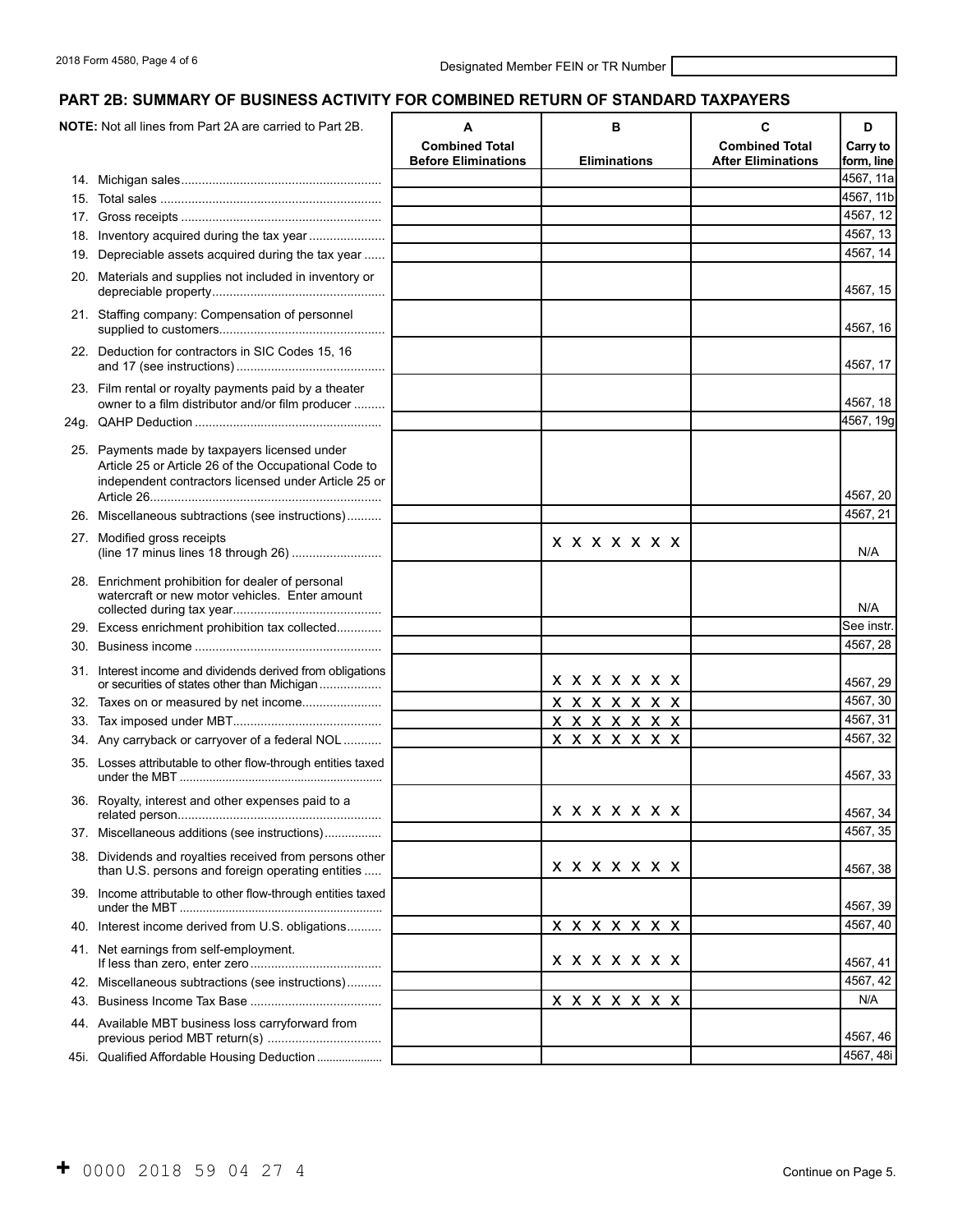#### **PART 2B: SUMMARY OF BUSINESS ACTIVITY FOR COMBINED RETURN OF STANDARD TAXPAYERS (CONT.)**

|     |                                                                                   | A                                                   | B                     | C                                                  | D                      |
|-----|-----------------------------------------------------------------------------------|-----------------------------------------------------|-----------------------|----------------------------------------------------|------------------------|
|     |                                                                                   | <b>Combined Total</b><br><b>Before Eliminations</b> | <b>Eliminations</b>   | <b>Combined Total</b><br><b>After Eliminations</b> | Carry to<br>form. line |
|     | 46. Unused SBT Historic Preservation Credit                                       |                                                     | x x x x x x x         |                                                    | 4569, 2                |
|     | 47. Unused SBT "New" Brownfield Credit carryforward                               |                                                     | <b>x x x x x x x</b>  |                                                    | 4569, 6                |
|     | 48. Unused MBT Basic/Enhanced Historic Preservation                               |                                                     | x x x x x x x         |                                                    | 4584, 4                |
|     | 49. Unused MBT Special Consideration Historic<br>Preservation Credit carryforward |                                                     | <b>x x x x x x x</b>  |                                                    | 4584, 7                |
|     | 50. Unused MBT Low-Grade Hematite Credit                                          |                                                     | <b>x x x x x x x</b>  |                                                    | 4573, 20               |
|     | 51. Unused MBT MEGA Federal Contract Credit                                       |                                                     | x x x x x x x         |                                                    | 4584, 30               |
|     | 52. Unused MBT Individual or Family Development                                   |                                                     | x x x x x x x         |                                                    | 4573, 45               |
|     | 53. Unused MBT Bonus Depreciation Credit                                          |                                                     | <b>x x x x x x x</b>  |                                                    | 4573, 50               |
|     | 54. Unused MBT Brownfield Redevelopment Credit                                    |                                                     | <u> x x x x x x x</u> |                                                    | 4584, 40               |
|     | 55. Unused MBT Film Job Training Credit carryforward                              |                                                     | X X X X X X X         |                                                    | 4573, 64               |
|     | 56. Unused MBT Film Infrastructure Credit carryforward                            |                                                     | <b>x x x x x x x</b>  |                                                    | 4573, 70               |
|     | 57. Unused MBT MEGA Plug-In Traction Battery<br>Manufacturing Credit carryforward |                                                     | x x x x x x x         |                                                    | 4584, 57               |
|     | 58. Unused MBT Anchor Company Payroll Credit                                      |                                                     | x x x x x x x         |                                                    | 4584, 65               |
|     | 59. Unused MBT Anchor Company Taxable Value                                       |                                                     | <b>x x x x x x x</b>  |                                                    | 4584, 73               |
|     | 60. Unused MBT MEGA Poly-Silicon Energy Cost                                      |                                                     | x x x x x x x         |                                                    | 4584, 81a              |
|     | 61. Unused MBT MEGA Plug-In Traction Battery                                      |                                                     | x x x x x x x         |                                                    | 4584, 81b              |
|     | 62. Unused MBT MEGA Advanced Battery Engineering                                  |                                                     | <b>x x x x x x x</b>  |                                                    | 4584, 81c              |
|     | 63. Unused MBT MEGA Battery Manufacturing Facility                                |                                                     | x x x x x x x         |                                                    | 4584, 81d              |
|     | 64. Unused MBT MEGA Large Scale Battery Credit                                    |                                                     | X X X X X X X         |                                                    | 4584, 81e              |
|     | 65. Unused MBT MEGA Advanced Lithium Ion Battery                                  |                                                     | x x x x x x x         |                                                    | 4584, 81f              |
|     | 66. Overpayment credited from prior MBT return                                    |                                                     | x x x x x x x         |                                                    | 4567, 60               |
|     |                                                                                   |                                                     | x x x x x x x         |                                                    | 4567, 61               |
| 68. | There is no amount to be entered on this line                                     | x x x x x x x                                       | <b>X X X X X X X</b>  | <b>X X X X X X X</b>                               | XXX                    |
|     | 69. Tax paid with request for extension                                           |                                                     | <u>x x x x x x x </u> |                                                    | 4567, 63               |

Check all that apply to the Unitary Business Group.

70. Group identified consists of a group of U.S. persons, one of which owns or controls, directly or indirectly, more than 50% of the ownership interests with voting or comparable rights of the others.

71. Some or all members are included on a consolidated federal income tax return. If checked, attach a copy of federal Form 851*.* 

72. Each member of the group has business activities or operations resulting in a flow of value between the members or has business activities or perations that are integrated with, dependent upon, or contribute to each ot

73. All members of the Unitary Business Group are included in this unitary filing.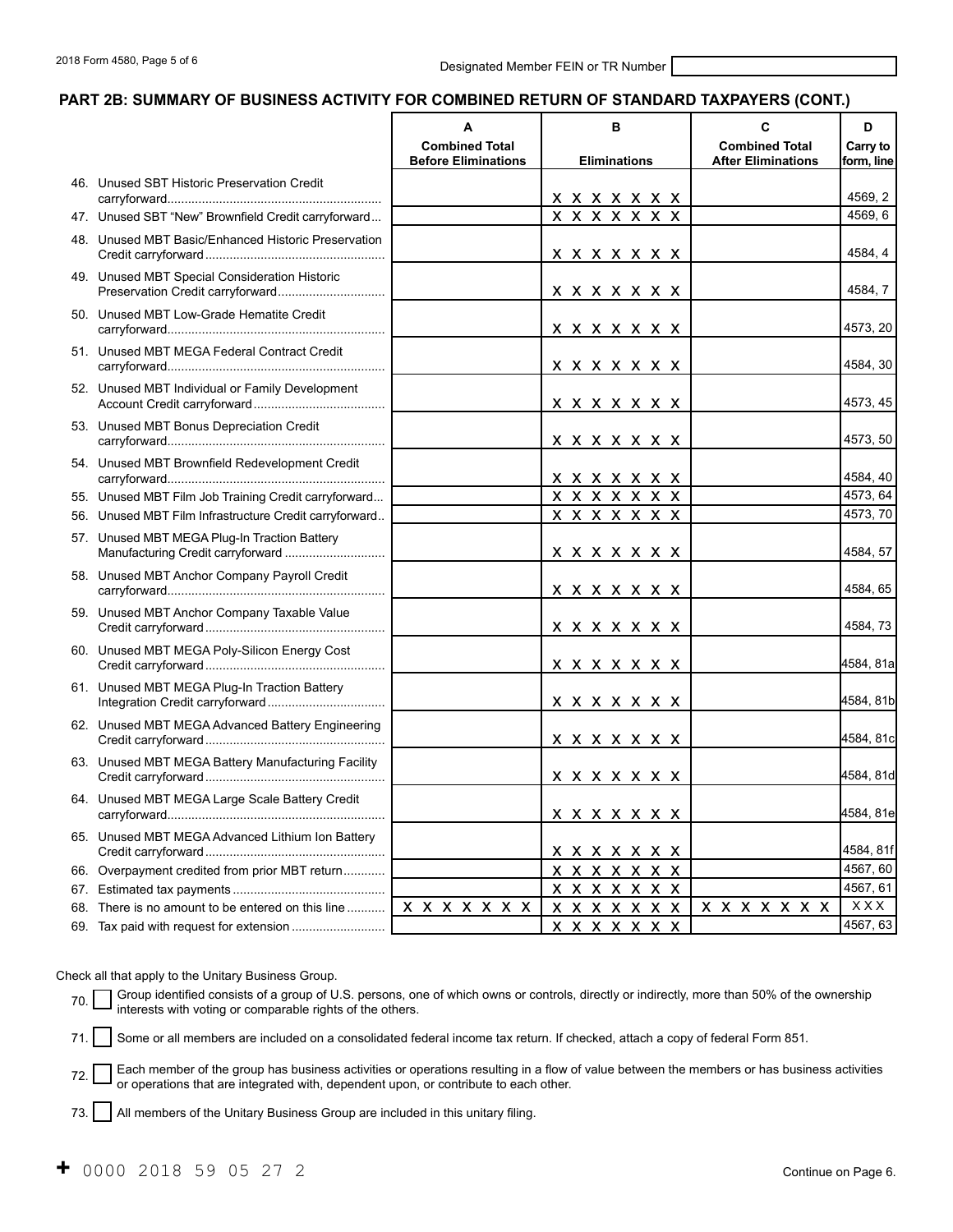### **PART 3: AFFILIATES EXCLUDED FROM THE COMBINED RETURN OF STANDARD TAXPAYERS**

List every person (with or without nexus) for which the "greater than 50%" ownership test of a Michigan Unitary Business Group is satisfied, which is not included on the combined return of standard taxpayers that is supported by this form. Using the codes below, identify in column D why each person is not included in the combined return. If any persons listed here are part of a federal consolidated group, attach a copy of federal Form 851.

#### **REASON CODES FOR EXCLUSION:**

- 1. Lacks business activities resulting in a flow of value or integration, 6. Other.
- 
- 
- 
- 4. Foreign entity. generally are not included on the same combined return.)
- 5. Member has no MBT tax year (as a member of this UBG) ending with or within this filing period.
- dependence or contribution to group.<br>
2. Foreign operating entity.<br>
2. Foreign operating entity.<br>
2. Foreign operating entity.<br>
2. Foreign operating entity. 8. Financial institution. (Financial institutions and standard taxpayers

| $\overline{74}$ .<br>A                             | В    | C                 | D                               | Е                                      | F          |
|----------------------------------------------------|------|-------------------|---------------------------------|----------------------------------------|------------|
|                                                    |      |                   |                                 |                                        |            |
| Number From<br>Federal Form 851<br>(if applicable) | Name | FEIN or TR Number | Reason<br>Code for<br>Exclusion | Check (X) if<br>Nexus with<br>Michigan | NAICS Code |
|                                                    |      |                   |                                 |                                        |            |
|                                                    |      |                   |                                 |                                        |            |
|                                                    |      |                   |                                 |                                        |            |
|                                                    |      |                   |                                 |                                        |            |
|                                                    |      |                   |                                 |                                        |            |
|                                                    |      |                   |                                 |                                        |            |
|                                                    |      |                   |                                 |                                        |            |
|                                                    |      |                   |                                 |                                        |            |
|                                                    |      |                   |                                 |                                        |            |
|                                                    |      |                   |                                 |                                        |            |
|                                                    |      |                   |                                 |                                        |            |
|                                                    |      |                   |                                 |                                        |            |
|                                                    |      |                   |                                 |                                        |            |
|                                                    |      |                   |                                 |                                        |            |
|                                                    |      |                   |                                 |                                        |            |
|                                                    |      |                   |                                 |                                        |            |

### **PART 4: PERSONS INCLUDED IN THE PRIOR COMBINED RETURN, BUT EXCLUDED FROM CURRENT RETURN**

List persons included as standard members in the immediately preceding combined return of this Designated Member that are not included as standard members on the return supported by this form. Persons that satisfy the criteria of Part 3 and Part 4 should be listed in each part. See column C instructions.

| $\sqrt{75}$ . | A    | в                 | Reason This Person is Not on Current Return |
|---------------|------|-------------------|---------------------------------------------|
|               | Name | FEIN or TR Number | (See instructions for reason codes)         |
|               |      |                   |                                             |
|               |      |                   |                                             |
|               |      |                   |                                             |
|               |      |                   |                                             |
|               |      |                   |                                             |
|               |      |                   |                                             |
|               |      |                   |                                             |
|               |      |                   |                                             |
|               |      |                   |                                             |
|               |      |                   |                                             |
|               |      |                   |                                             |
|               |      |                   |                                             |
|               |      |                   |                                             |
|               |      |                   |                                             |
|               |      |                   |                                             |
|               |      |                   |                                             |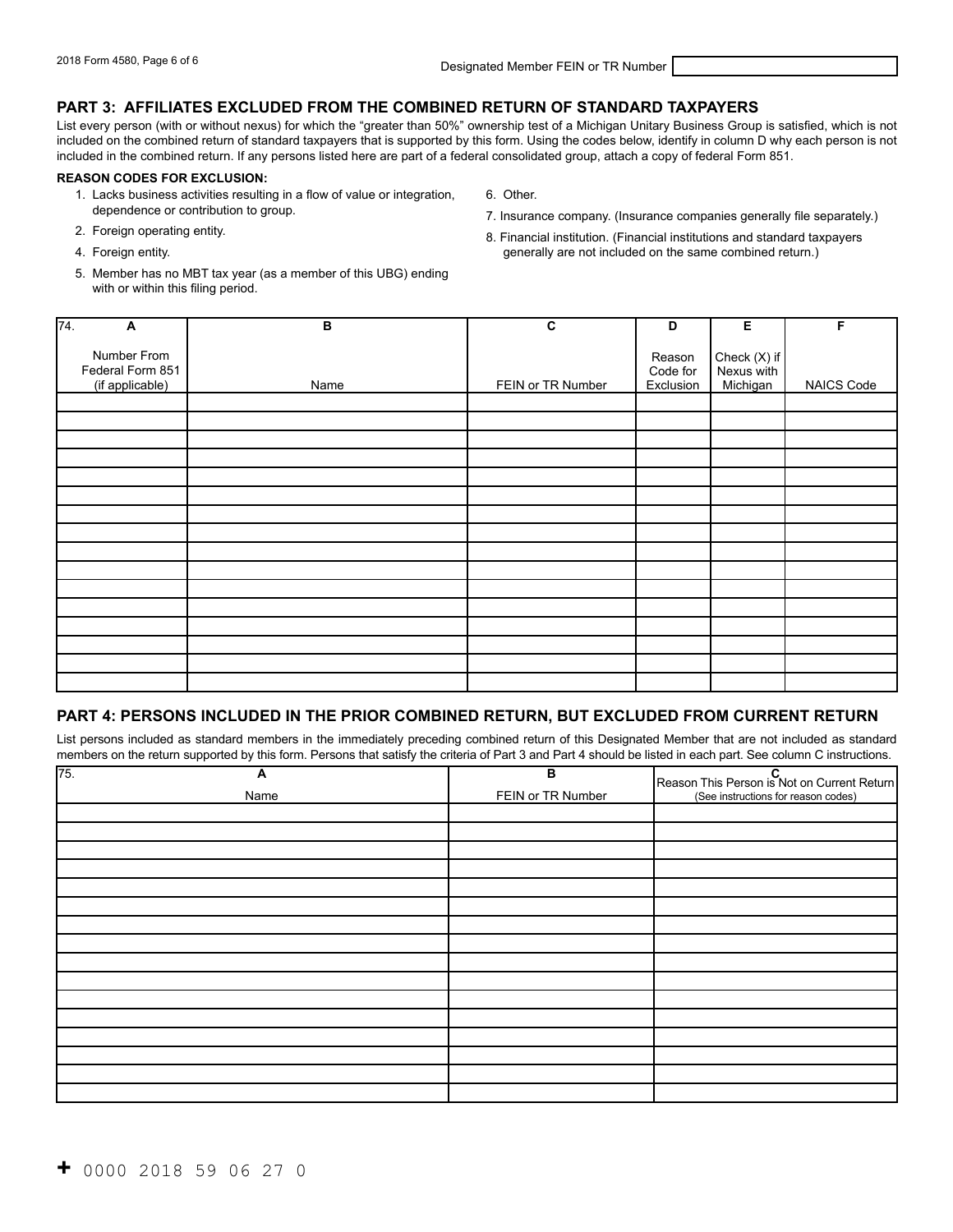# **Instructions for Form 4580 Michigan Business Tax (MBT) Unitary Business Group Combined Filing Schedule for Standard Members**

### **Purpose**

 The purpose of this form is to:

- Identify all members of a Unitary Business Group (UBG)
- Gather tax return data for each standard member included in the combined return on a separate basis, make appropriate eliminations, and determine combined UBG data for the tax return.

 **NOTE:** This is not the primary return. It is designed to support the *MBT Annual Return* (Form 4567) submitted on behalf of the UBG by the Designated Member (DM).

 **Refund Only:** If combined apportioned or allocated gross receipts of all members (before eliminations) is less than \$350,000 and there is no recapture, and the taxpayer is filing Form 4567 solely to claim a refund of estimates paid, Form 4580 must also be included. The designated member must complete Part 1A, Part 2B (skip lines 18 through 65), Part 3, and Part 4 of Form 4580. For each member listed in Part 1A, complete Part 1B and 2A (skip lines 18 through 65). See Form 4567 for instructions on completing that form.

## **Tax Years Less Than 12 Months**

 If the reported tax year is less than 12 months, gross receipts, must be annualized. If annualized gross receipts do not exceed \$350,000, enter zero on this line.

## **Annualizing**

 Multiply each applicable amount, total gross receipts, adjusted business income, and shareholder, officer, and partner income by 12 and divide the result by the number of months the business operated. Generally, a business is considered in business for one month if the business operated for more than half the days of the month. If the tax year is less than one month, consider the tax year to be one month for the purposes of the calculation.

# **General Information About UBGs in MBT**

 *Unitary Business Group* means a group of United States persons, other than a foreign operating entity, that satisfies the control test and relationship test.

 *United States person* is defined in Internal Revenue Code (IRC) § 7701(a)(30). A *foreign operating entity* is defined by statute in Michigan Compiled Laws (MCL) 208.1109(5).

 **Control Test.** The control test is satisfied when one person owns or controls, directly or indirectly, more than 50 percent of the ownership interest with voting or comparable rights of the other person or persons. A person owns or controls more than 50 percent of the ownership interest with voting rights or ownership interest that confer comparable rights to voting rights of another person if that person owns or controls:

- More than 50 percent of the total combined voting power of all ownership interests with voting (or comparable) rights, or
- interests with voting (or comparable) rights*.*  • More than 50 percent of the total value of all ownership

 **Relationship Tests.** The definition of a Unitary Business Group requires that the group of persons have business activities or operations that either:

 1) Result in a flow of value between or among persons in the group, or

 2) Are integrated with, dependent upon, or contribute to each other.

 A taxpayer need only meet one of the two alternative tests to satisfy the relationship test.

 1) *Flow of value* is established when members of the group demonstrate one or more of functional integration, centralized management, and economies of scale. Examples of functional integration include common programs or systems and shared information or property. Examples of centralized management include common management or directors, shared staff functions, and business decisions made for the UBG rather than separately by each member. Examples of economies of scale include centralized business functions and pooled benefits or insurance. Groups that commonly exhibit a flow of value include vertically or horizontally integrated businesses, conglomerates, parent companies with their wholly owned subsidiaries, and entities in the same general line of business. Flow of value must be more than the mere flow of funds arising out of passive investment.

 2) The alternate *contribution/dependency* relationship test asks whether business activities are integrated with, dependent upon, or contributed to each other. Businesses are integrated with, are dependent upon, or contribute to each other under many of the same circumstances that establish flow of value. However, this alternate relationship test is also commonly satisfied when one entity finances the operations of another or when there exist intercompany transactions, including financing.

 For more information on the control and relationship tests for UBGs, see Revenue Administrative Bulletin (RAB) 2010-1, MBT—Unitary Business Group Control Test, and RAB 2010-2, MBT—Unitary Business Group Relationship Tests, on the Department of Treasury (Treasury) Web site at **www.michigan.gov/treasury/**, under "Reports and Legal Resources."

# **Filing Procedures for UBGs**

 By definition, a UBG can include standard taxpayers, insurance companies, and financial institutions. (Note that an entity that would otherwise be standard but is owned by and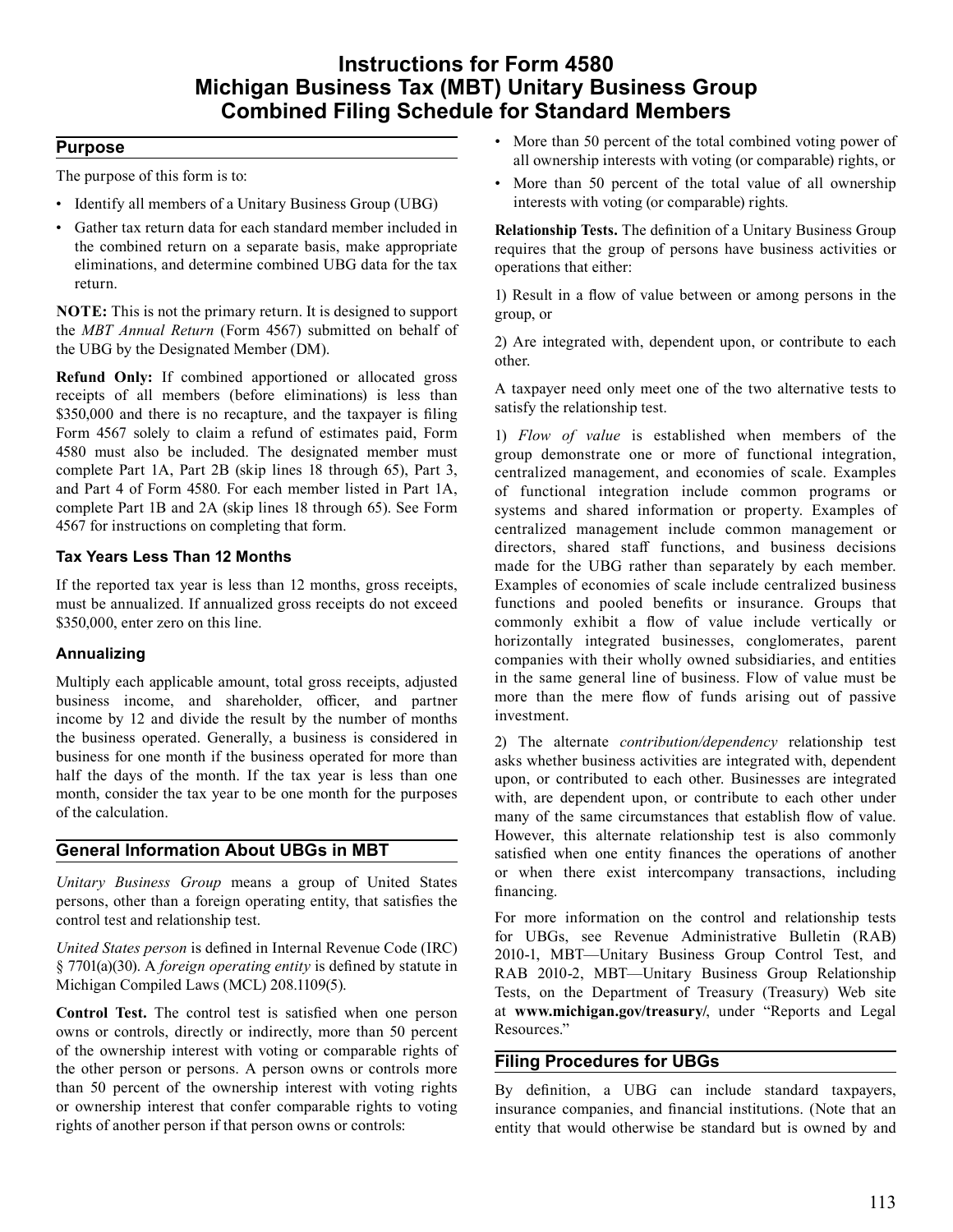unitary with a financial institution is defined by statute to be a financial institution.) In some cases, however, not all members of the UBG will be included on the same return. Standard members (not owned by and unitary with a financial institution in the UBG) file a combined return on Form 4567. Form 4580 must be filed in support of that return.

 Form 4580 is used to gather and combine data from each standard member of the UBG to support the group's Form 4567 and related forms. This form must be completed before the group's Form 4567 and related forms are completed. If this UBG also includes financial institutions and/or insurance companies, those members generally will not report tax data on this form, but will be listed as excluded affiliates in Part 3.

 Financial institution members will report and combine their data using *MBT Unitary Business Group Combined Filing Schedule for Financial Institutions* (Form 4752), which supports the lead financial form, *MBT Annual Return for Financial Institutions* (Form 4590).

 Financial institutions include any of the following:

 • A bank holding company, a national bank, a state chartered bank, an office of thrift supervision chartered bank or thrift institution, or a savings and loan holding company other than a diversified savings and loan holding company as defined in 12 United States Code (USC) 1467a(a)(1)(F) or a federally chartered Farm Credit System institution.

 • Any person, other than a person subject to the tax imposed under Chapter 2A of the MBT Act (Insurance Companies), that is directly or indirectly owned by an entity described above and is a member of the UBG.

 • A UBG of entities described in either or both of the preceding two bullets.

 Each insurance company member will file separately, using the *Retaliatory Taxes* (Form 4588). Because insurance companies always file separately, rather than on a combined return, there is no MBT insurance form that serves a function similar to that of Form 4580 and Form 4752. *Insurance Company Annual Return for Michigan Business and*   **Example A:** UBG A is composed of the following:

- Four standard members
- Three financial institutions (all with nexus in Michigan)
- Two insurance companies.

 All members of UBG A are owned by and unitary with one of the standard members of the UBG. UBG A will need to file Form 4567, supported by Form 4580, containing the four standard members and Form 4590, supported by Form 4752, containing the three financial institutions. In Part 1 of Form 4580 or Form 4752, only the members that are included on that form (either the four standard members, or the three financial institutions) will be listed. Form 4580 with standard members will be prepared under the name and Federal Employer Identification Number (FEIN) or Michigan Treasury (TR) assigned number of the group's standard DM. One of the financial institutions will serve as DM for those three members and file Form 4590, supported by Form 4752. On Part 3 of Form 4580, list all financial and insurance members. On Part 3 of Form 4752, list all standard and insurance members. The two insurance companies each will file a stand-alone Form 4588.

 **Example B:** UBG B is composed of the following:

- Four members that would be standard (see below) unless owned by a financial institution
- Three financial institutions (all with nexus in Michigan)
- Two insurance companies.

 All members of UBG B are owned by and unitary with one of the financial institutions in the UBG. Due to this ownership by a financial institution, the four members that otherwise would be standard are defined by statute to be financial institutions. (See definition of financial institution earlier in these instructions.) Therefore, this UBG will not file a Form 4580 or Form 4567. Seven members will file a combined return on Form 4590, supported by Form 4752, listing the two insurance members as excluded affiliates on Part 3 of Form 4752. The two insurance companies each will file a stand-alone Form 4588.

 To complete this form and prepare a combined return, the UBG must select a DM.

 In Michigan, a UBG with standard members must file Form 4567. A *Designated Member* (DM) must file the return on behalf of the standard members of the group. In a parent- subsidiary controlled group, the controlling member must serve as DM if it has nexus with Michigan. If it does not have nexus, the controlling member may appoint any member with nexus to serve as DM. The tax year of the DM determines the filing period for the UBG. The combined return must include each tax year of each member that ends with or within the tax year of the DM.

 If a UBG is comprised of both standard taxpayers and financial institutions, the UBG will have two DMs (one for the standard taxpayer members completing Form 4567 and related forms,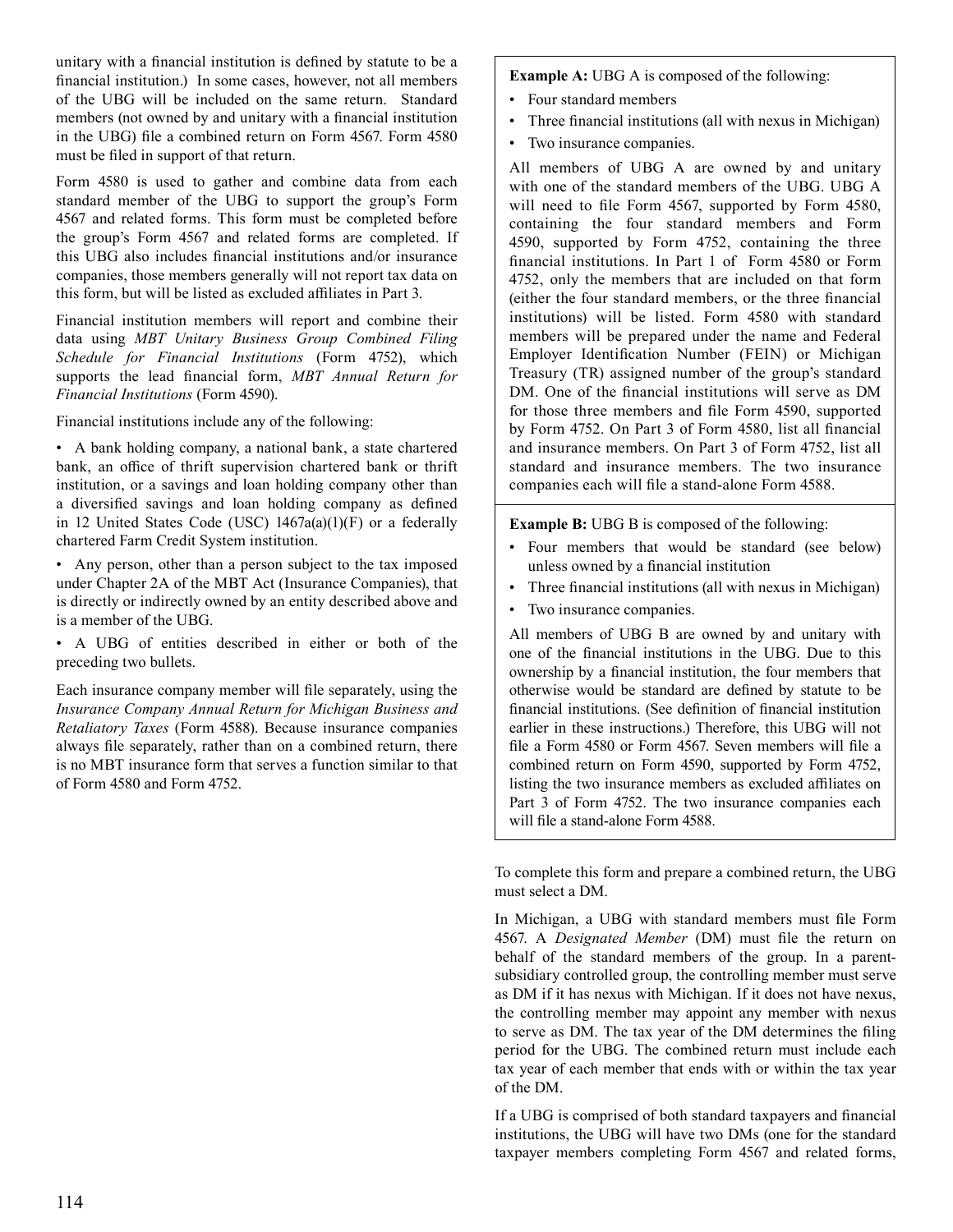and one for the financial institution members completing Form 4590 and related forms).

 **Role of the DM:** The DM speaks, acts, and files the MBT return on behalf of the group for MBT purposes. Only the DM may file a valid extension request for the group. Treasury maintains the group's MBT tax data (e.g., prior MBT returns, business loss carryforward, tax credit carryforward, overpayment credit forward) under the DM's name and account number. The DM must be of the same taxpayer type (standard or financial institution) as the members for which it files a combined return.

### **Line-by-Line Instructions**

*Lines not listed are explained on the form.* 

 Dates must be entered in MM-DD-YYYY format.

 Do not enter data in boxes filled with Xs.

 For additional guidance, see the "Supplemental Instructions for Standard Members in UBGs" section in Form 4600.

### **Part 1A: Unitary Business Group Members**

 **Lines 1A and 1B:** Beginning with the DM, list the UBG standard members and their corresponding FEIN or TR number. Use additional Part 1A, Form 4580 pages as needed.

 **NOTE:** A taxpayer that is a UBG must file a combined return using the tax year of the DM. The combined return of the UBG must include each tax year of each member whose tax year ends with or within the tax year of the DM. For example, Taxpayer ABC is a UBG comprised of three standard members: Member A, the DM with a calendar tax year, and Members B and C with fiscal years ending March 31 and September 30, respectively. Taxpayer ABC's tax year is that of its DM. For this group in 2013, that annual return will include Member A's calendar year ending December 31, 2013, the tax year of Member B ending March 31, 2013, and the tax year of Member C ending September 30, 2013.

#### **Part 1B: Member Identification**

 Include a separate copy of Parts 1B and 2A for each standard member whose business activity is reported on the combined return supported by this form. If a member (other than the DM) has two or more tax periods ending with or within the filing period of the return, use a separate copy of Parts 1B and 2A for each of that member's tax periods.

 **Line 5:** Identify the organization type of this member:

- Individual.
- C Corporation (including an LLC, Trust, or other entity taxed federally as a Corporation under Subchapter C of the IRC).
- Fiduciary (a decedent's estate, and a Trust taxed federally as a Trust under Subchapter J of the IRC. A grantor Trust or "revocable living Trust" established by an Individual is not taxed as a separate entity, and should be listed as an Individual).
- S Corporation (including an LLC, Trust, or other entity taxed federally as a Corporation under Subchapter S of the IRC).
- Partnership (including an LP, LLP, LLC, Trust, or any other

 entity taxed federally as a Partnership).

 **NOTE:** A person that is a disregarded entity for federal income tax purposes under the internal revenue code shall be classified as a disregarded entity for the purposes of filing the MBT annual return. This means that a disregarded entity for federal tax purposes, including a single member LLC or Q-Sub, must file as if it were a sole proprietorship if owned by an individual, or a branch or division if owned by another business entity.

 **Line 6:** List the member's tax year, for federal income tax purposes, from which business activity is being reported on this copy of Parts 1B and 2A.

 **Line 7:** If the control test and relationship test were not both satisfied for this member's entire federal tax year, enter the beginning and ending dates of the period within this member's federal tax year during which both tests were satisfied. These dates constitute a short tax period for MBT purposes, even if there is no corresponding short federal tax period. This member must prepare a pro forma federal return for the portion of its federal year during which it was a UBG member, and use that pro forma return as the basis for reporting the tax data required by Part 2A.

 **Line 8:** Enter the member's six-digit North American Industry Classification System (NAICS) code. For a complete list of six-digit NAICS codes, see the U.S. Census Bureau Web site at **www.census.gov/eos/www/naics/.** Enter the same NAICS code used when filing U.S. Form *1120S,* U.S. Form *1065*, *Schedule C*  of U.S. Form *1040*, or *Schedule K* of U.S. Form *1120*.

 **Line 9:** Enter the date, if applicable, on which this member went out of existence. Examples include death of an Individual, dissolution of an entity, and a merger in which this member was not the surviving entity. Include any event in which the FEIN ceases to be used by this entity. If this member continues to exist, **DO NOT** use this line to report that this member has stopped doing business in Michigan.

 **Line 10:** If this member has nexus with Michigan, check this box. Guidance in determining nexus can be found in RAB 2007-6 and 2008-4, available online at **www.michigan.gov/taxes**. (See the "Reference Library" link at left edge of page.)

 **Line 12:** This line does not apply to the first MBT return filed by this UBG. For subsequent tax periods, check this box if this member was not included in the UBG's preceding MBT return.

 **Line 13:** Enter a concise description of the activities or operations of this member that result in a flow of value between this member and others in the UBG, or integration, dependence, or contribution to other members. This is not limited to transactions that are recognized for tax or accounting purposes. It may include sharing of assets, employees, data, business opportunities, or other resources. (See RAB 2010-2.)

### **Part 2A: Member Data for Combined Return of Standard Taxpayers**

 A member that does not file a separate federal return (e.g., a member that is a member of a federal consolidated group) must prepare a pro forma federal return or equivalent schedule and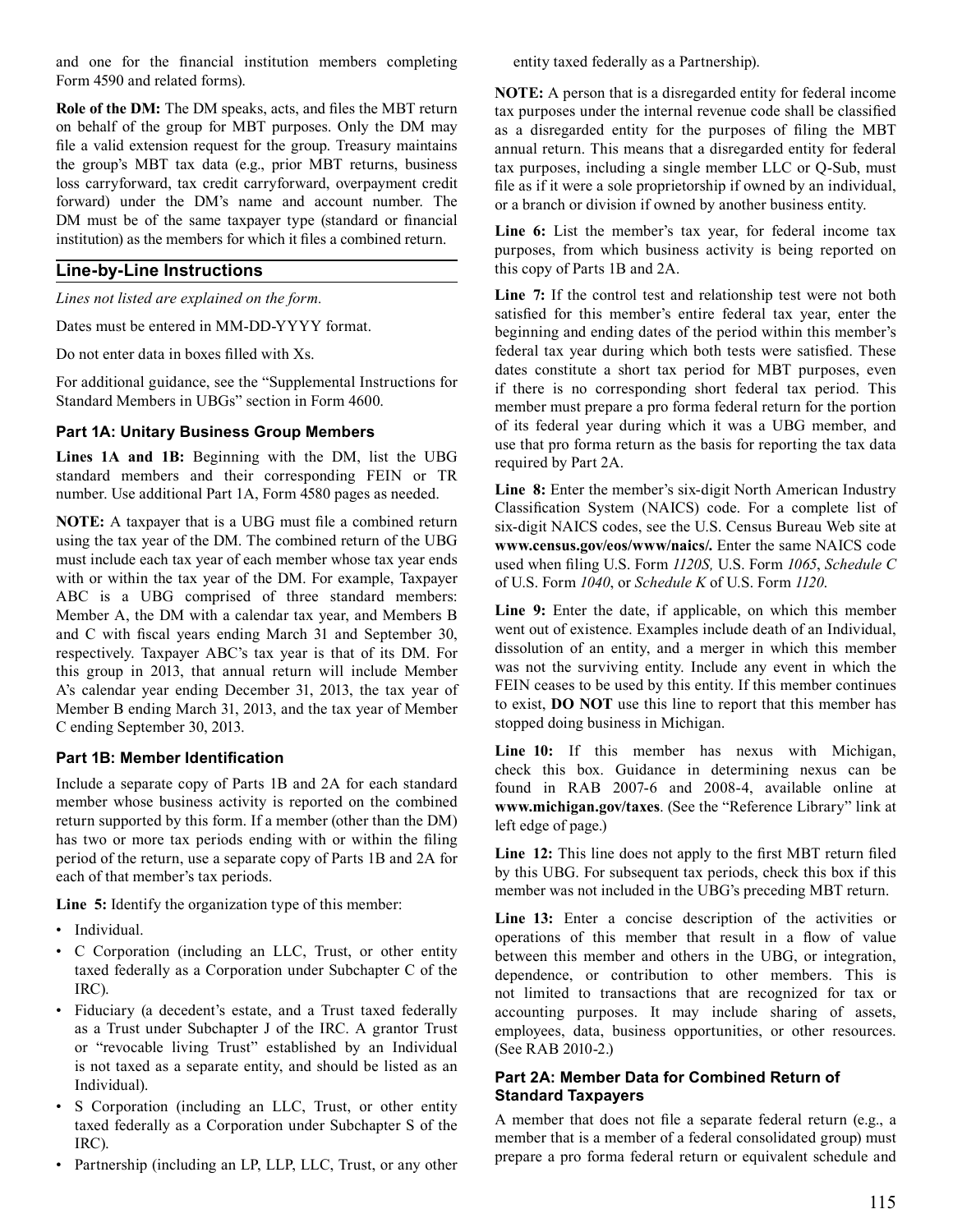use it as the basis for preparing its portion of the MBT return.

 **Line 14:** *Sale* or *Sales* means amounts received by a member as consideration from the following:

- Transfer of title to, or possession of, property that is stock in trade or other property of a kind which would properly be included in the inventory of the member if on hand at the close of the tax period, or property held by the member primarily for sale to customers in the ordinary course of its trade or business. For intangible property, the amounts received will be limited to any gain received from the disposition of that property.
- Performance of services which constitute business activities.
- Rental, leasing, licensing, or use of tangible or intangible property, including interest, that constitutes business activity.
- Any combination of business activities described above.
- For a member not engaged in any other business activities, sales include interest, dividends, and other income from investment assets and activities and from trading assets and activities.

 If a member's business activity is confined solely to Michigan and the member does not establish nexus in another state, all sales are allocated to Michigan. *State* is defined to include a foreign country. A member is treated as if subject to tax in another state if, in that state, the member is subject to a business privilege tax, a net income tax, a franchise tax measured by net income, a franchise tax for the privilege of doing business, a Corporation stock tax, or a tax of the type imposed under the MBT Act, or that state has jurisdiction to subject the member to one or more of such taxes regardless of whether the tax is imposed. A member will be treated as subject to a tax in another state for these purposes if the member has due process and commerce clause nexus with that state.

 If this member has no Michigan sales, enter zero.

 Complete this line using amounts for the member's business activity only. Do not include amounts from an interest owned by the member in a Partnership or S Corporation (or LLC taxed federally as such).

 If this member is subject to tax in another state, as described above, use the "Sourcing of Sales to Michigan" information in the Form 4567 instructions to determine Michigan sales. If sales reported are adjusted by a deduction for qualified sales to a qualified customer, as determined by the Michigan Economic Growth Authority (MEGA), attach the Anchor District Tax Credit Certificate or Anchor Jobs Tax Credit Certificate from the Michigan Economic Development Corporation (MEDC) as support.

 For transportation services that source sales based on revenue miles, include on Line 14 a sales amount calculated by multiplying total sales of the transportation service by the ratio of Michigan revenue miles over revenue miles everywhere as provided in the "Sourcing of Sales to Michigan" section of the Form 4600 General Instructions, for that type of transportation service. *Revenue mile* means the transportation for a consideration of one net ton in weight or one passenger the distance of one mile.

 **NOTE:** Only transportation services are sourced using revenue miles. To the extent the UBG has business activities or revenue streams not from transportation services, those receipts should be sourced accordingly.

 **Line 17:** *Gross receipts* means the entire amount received by the member, as determined by using the member's method of accounting for federal income tax purposes, from any activity, whether in intrastate, interstate, or foreign commerce, carried out for direct or indirect gain, benefit, or advantage to the member or to others, with certain exceptions. Receipts include, but are not limited to:

- Some or all receipts (sales proceeds) from the sale of assets used in a business activity.
- Sale of products.
- Services performed.
- Gratuities stipulated on a bill.
- Dividend and interest income.
- Gross commissions earned.
- Rents.
- Royalties.
- Sales of scrap and other similar items.
- Client reimbursed expenses not obtained in an agency capacity.
- Gross proceeds from sales between affiliated companies, including members of a UBG.

 Use Worksheet 4700 in Form 4600 to calculate gross receipts. Attach the worksheet to the return. Gross receipts are not necessarily derived from the federal return, however, the worksheet will calculate gross receipts as defined by law in most circumstances. Taxpayers and tax professionals are expected to be familiar with uncommon situations within their experience, which produce gross receipts not identified by specific lines on Worksheet 4700, and report that amount on the most appropriate line. Treasury may adjust the figure resulting from the worksheet to account properly for such uncommon situations.

 A member should compute its gross receipts using the same accounting method used in the computation of its taxable income for federal income tax purposes.

 **Producers of Agricultural Goods:** The total gross receipts from all business activity must be reported on line 17, including the gross receipts from agricultural activity of a person whose primary activity is the production of agricultural goods. A subtraction is allowed on line 26 for the gross receipts that have been included on this line that are from the agricultural activity of a person whose primary activity is the production of agricultural goods.

 **Producers of Oil or Gas, and Minerals:** The total gross receipts from all business activity must be reported on line 17, including the gross receipts from the production of oil or gas, and minerals, even if this activity is subject to the Severance Tax on Oil or Gas, 1929 PA 48. A subtraction is allowed on line 26 for the gross receipts that have been included on this line that are from the production of oil and gas that are subject to the Severance Tax on Oil or Gas.

 **Line 18:** Enter inventory acquired during the tax year, including freight, shipping, delivery, or engineering charges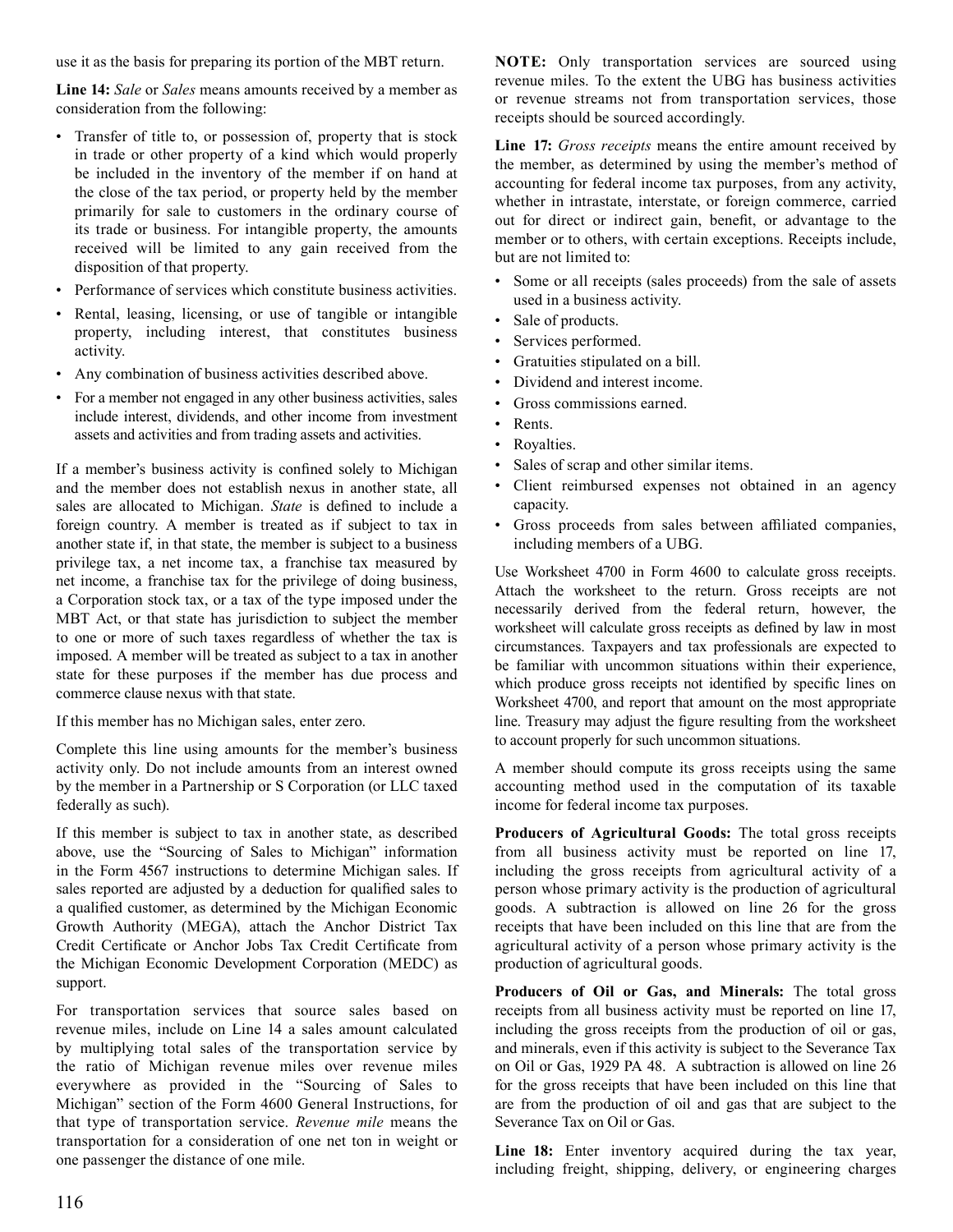included in the original contract price for that inventory.

 *Inventory* means the stock of goods, including electricity and natural gas, held for resale in the ordinary course of a retail or wholesale business, and finished goods, goods in process of a manufacturer, and raw materials purchased from another person. Inventory includes shipping and engineering charges so long as such charges are included in the original contract price for the associated inventory. Inventory also includes floor plan interest for new motor vehicle dealers licensed under the Michigan vehicle code and any pre-paid sales tax required to be paid on the inventory at the time of purchase.

 For purposes of this deduction, *floor plan interest* means interest paid that finances any part of the person's purchase of new motor vehicle inventory from a manufacturer, distributor, or supplier. However, amounts attributable to any invoiced items used to provide more favorable floor plan assistance to a person subject to the tax imposed under the MBT Act than to a person not subject to this tax is considered interest paid by a manufacturer, distributor, or supplier, and is not considered floor plan interest.

 For a person that is a securities trader, broker, or dealer, or a person included in the UBG of that securities trader, broker, or dealer that buys and sells for its own account, inventory includes contracts that are subject to the Commodity Exchange Act, 7 USC 1 to 27f, the cost of securities as defined under IRC  $\S$  475(c)(2) and for a securities trader the cost of commodities as defined under IRC § 475(e)(2) and for a broker or dealer the cost of commodities as defined under IRC  $\S$  475(e)(2)(b), (c), and (d), excluding interest expense other than interest expense related to repurchase agreements. As used in this provision:

- *Broker* and *dealer* mean those terms as defined under section 78c(a)(4) and (a)(5) of the Securities Exchange Act of 1934, 15 USC 78c.
- *Securities trader* means a person that engages in the trade or business of purchasing and selling investments and trading assets.

 Inventory does not include either of the following:

- Personal property under lease or principally intended for lease rather than sale.
- Property allowed a deduction or allowance for depreciation or depletion under the IRC.

 **Line 19:** Enter assets, including the costs of fabrication and installation, acquired during the tax year of a type that are, or under the IRC will become, eligible for depreciation, amortization, or accelerated capital cost recovery for federal income tax purposes.

 **Line 20:** To the extent not included in inventory or depreciable property, enter materials and supplies, including repair parts and fuel.

 *Materials and supplies* means tangible personal property Materials and supplies includes repair parts and fuel. Fuel means materials used and consumed to produce heat or power by burning. Fuel does not include electricity. *purchased in the tax year that are ordinary and necessary expenses to be used in carrying on a trade or business.* 

 **Line 21:** A staffing company may deduct compensation (including wages, benefits, and all payroll taxes) paid to personnel supplied to its clients. *Staffing company* means a taxpayer whose business activities are included in Industry Group 736 under the Standard Industrial Classification (SIC) Code as compiled by the United States Department of Labor.

 Payments to a staffing company by a client do not constitute purchases from other firms.

 **Line 22:** For taxpayers that fall under SIC major groups 15 (Building Construction General Contractors and Operative Builders), 16 (Heavy Construction Other Than Building Construction Contractors), and 17 (Construction Special Trade Contractors) who do not claim the Small Business Alternative Credit (SBAC) under MCL 208.1417 for the tax year, the following payments are considered "purchases from other firms:"

- Payments to subcontractors for a construction project, under a contract specific to that project, and
- To the extent not deducted as "inventory" and "materials and supplies," payments for materials deducted as purchases in determining the cost of goods sold for the purpose of calculating total income on the taxpayer's federal income tax return.

 **NOTE:** This subtraction is only available to a member of the UBG if the group does not claim the SBAC for the tax year. However, for purposes of the SIC code requirement, it is sufficient that the UBG member that made the payments listed above be included in SIC codes 15, 16, or 17.

 Persons included in SIC codes 15, 16, and 17 include general contractors (of residential buildings including single-family homes; industrial, commercial, and institutional buildings; bridges, roads, and infrastructure; etc.), operative builders, and trade contractors (such as electricians, plumbers, painters, masons, etc.). See **http://www.osha.gov/pls/imis/sic\_manual.html** for a more complete list.

 A *subcontractor* is an Individual or entity that enters into a contract and assumes some or all of the obligations of a person included in SIC codes 15, 16, and 17 as set forth in the primary contract specific to a project. Thus, payments to an independent contractor for general labor services not specific to a particular construction contract do not constitute purchases from other firms. However, payments made to a subcontractor for services and materials provided under a contract specific to a particular construction project (such as the construction of commercial property at 2400 Main Street) do constitute purchases from other firms. There is no requirement that the subcontractors to whom such payments are made be licensed.

 The taxpayer bears the burden to prove it is entitled to a deduction in computing its tax liability. It is contemplated that good business practice would include documentation such as a written contract that would support a deduction from gross receipts for payments to subcontractors as purchases from other firms. The supporting information for payments to a subcontractor could be incorporated into the contract for the specific project or memorialized in a separate contract with a subcontractor specifying the project to which the costs pertain.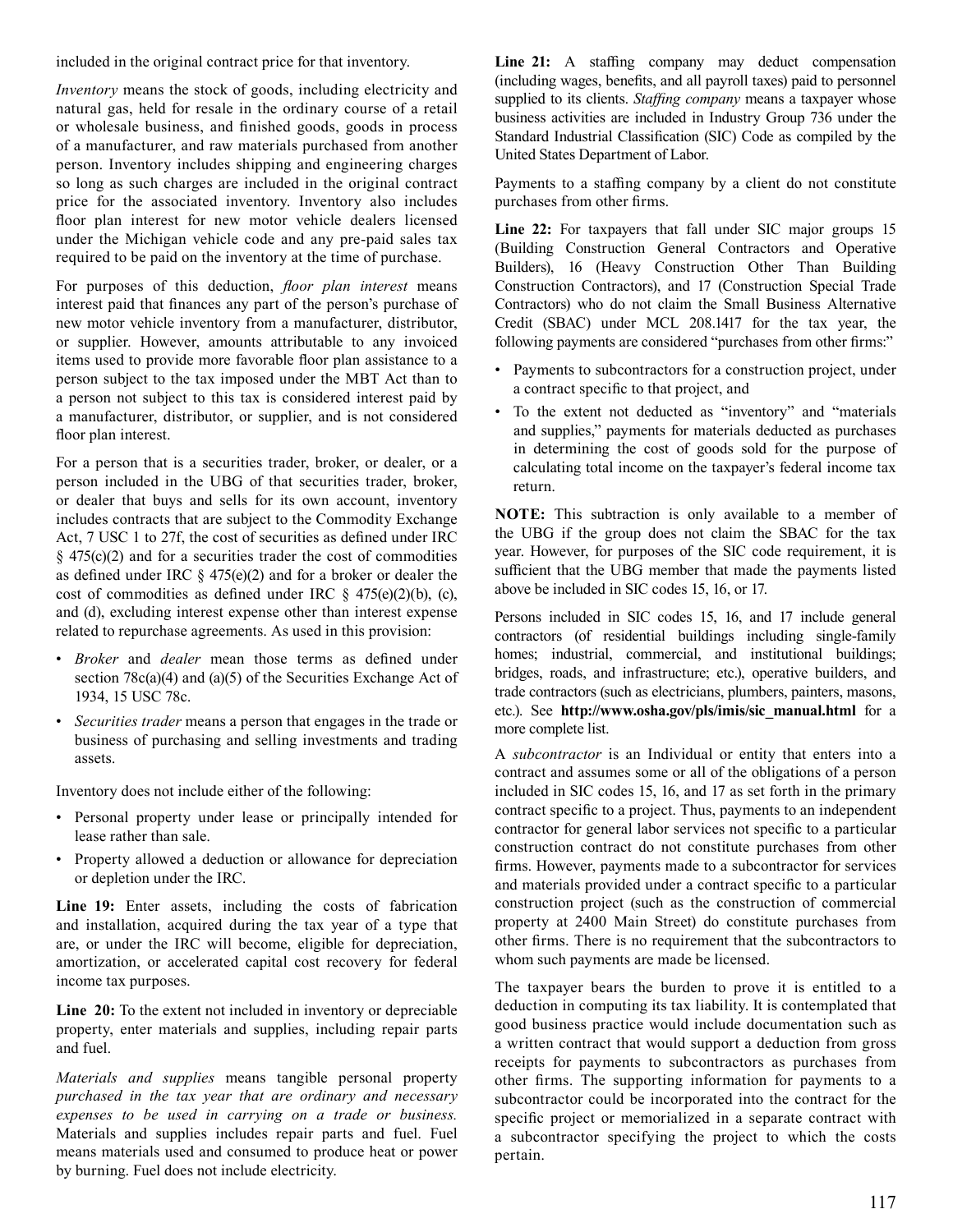**Line 24:** On lines 24a through 24g, calculate a deduction from gross receipts for a member that is a limited dividend housing association that owns and operates a Qualified Affordable Housing Project (QAHP).

 Public Act (PA) 168 of 2008 provides for a deduction from the modified gross receipts and apportioned business income tax bases for a QAHP. (A deduction from the apportioned business income tax base also is available. See below.)

 *Qualified Affordable Housing Project* means a person that is organized, qualified, and operated as a limited dividend housing association that has a limitation on the amount of dividends or other distributions that may be distributed to its owners in any given year and has received funding, subsidies, grants, operating support, or construction or permanent funding through one or more public sources.

A limited dividend housing association is organized and qualified pursuant to Chapter 7 of the State Housing Development Authority Act (MCL 125.1491 et seq).

 If these criteria are satisfied, a QAHP may deduct from its modified gross receipts, its gross receipts attributable to the residential rental units in Michigan it owns multiplied by a fraction, the numerator of which is the number of rent restricted units in Michigan owned by that QAHP and the denominator of which is the number of all residential rental units in Michigan owned by the project. This deduction is reduced by the amount of limited dividends or other distributions made to the owners of the project. Amounts received by the management, construction, or development company for completion and operation of the project and rental units do not constitute gross receipts for purposes of the deduction.

 MCL 208.1201(8) governs the termination of this deduction.

 **Line 24a:** Gross receipts attributable to residential rentals in Michigan do not include amounts received by the management, construction, or development company for completion and operation of the project and those rental units.

 **Line 24b:** *Rent restricted unit* means any residential rental unit that has a rental rate restricted in accordance with IRC §  $42(g)(1)$  as if it was a qualified low-income housing project, or that receives rental assistance from Housing and Urban Development (HUD) section 8 subsidies, HUD housing assistance program subsidies, U.S. Department of Agriculture rural housing programs, or from any of the programs described in MCL 208.1203(8)(b).

 **Line 24c:** This includes rent restricted and unrestricted residential rental units owned by the QAHP in Michigan.

 **Line 25:** If the member is licensed under Article 25 (Real Estate Brokers and Salespersons) or Article 26 (Real Estate Appraisers) of the Occupational Code [MCL 339.2501 to 339.2518 and 339.2601 to 339.2637], enter payments made to independent contractors licensed under Articles 25 or 26.

 **Line 26:** There are three items that qualify for entry on this line. If more than one type applies, enter the combined total as a single amount.

 A) For a person classified under the 2002 North American Industrial Classification System (NAICS) Number 484, as compiled by the United States Office of Management and Budget, that does not qualify for a credit under Section 417, enter the payment, made on or after July 12, 2011, to subcontractors to transport freight by motor vehicle under a contract specific to that freight to be transported by motor vehicle. Attach a letter to explain the activity that qualifies for this subtraction and the date of the payment. Include the NAICS code.

 B) Enter on this line the gross receipts included on line 17, which result from the agricultural activity of a person whose primary activity (i.e., more than 50 percent of gross receipts) is the production of agricultural goods.

 C) Enter on this line the gross receipts included on line 17 which result from the production of oil or gas, and minerals if that production of oil or gas, and minerals is subject to the Severance Tax on Oil or Gas, 1929 PA 48.

 **Line 28:** Enter amount of the MBT Modified Gross Receipts (MGR) Tax collected in the tax year.

 MCL 208.1203(5) permits new motor vehicle dealers licensed under the Michigan Vehicle Code, PA 300 of 1949, MCL 257.1 to 257.923, and dealers of new or used personal watercraft to collect the MGR Tax in addition to the sales price. The statute states that the "amount remitted to the Department for the [Modified Gross Receipts Tax] ... shall not be less than the stated and collected amount." Therefore, the entire amount of the MGR Taxes stated and collected by new motor vehicle dealers and new or used personal watercraft dealers must be remitted to Treasury. There should be no instance in which a dealer collects amounts of the MGR Tax from customers in excess of the amount of MGR taxes remitted to Treasury. Eligible taxpayers that elect to separately collect the MGR Tax from customers in addition to sales price may include the collected tax as part of their estimated payments.

 **NOTE:** Only new motor vehicle dealers and dealers of new or used personal watercraft are permitted to separately itemize and collect a tax imposed under the MBT Act from customers in addition to sales price, and that authority is limited to only the MGR Tax imposed and levied under MCL 208.1203. The statute does not authorize separate itemizing and collection of the Business Income Tax by any person.

 **Line 29:** A member that is a dealer of personal watercraft or new motor vehicles that collected MGR Tax from customers by separate statement on the invoice during the tax year, as entered in line 28, should complete the following worksheet to determine excess MGR Tax collected.

# **WORKSHEET – EXCESS MGR TAX COLLECTED**

| A. Pro forma apportionment percentage  |  |
|----------------------------------------|--|
| from Form 4580, Part 2A, line 16a      |  |
| <b>B.</b> Modified gross receipts from |  |
| Form 4580, Part 2A, line 27. If MGR    |  |
| is less than zero, enter zero          |  |
| C. Apportioned MGR tax base.           |  |
| Multiply line B by line A              |  |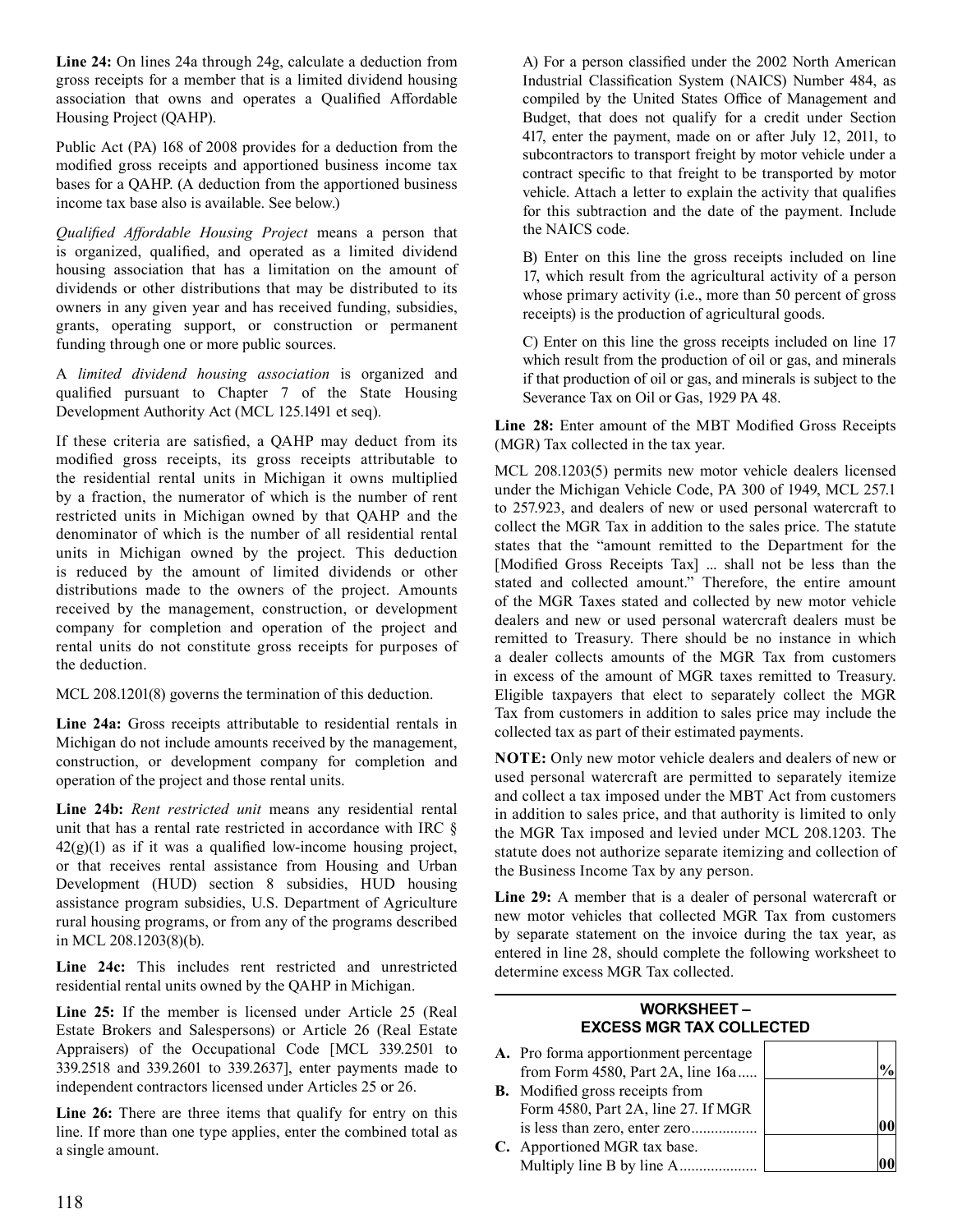| <b>D.</b> Pro forma MGR Tax before credits. |  |
|---------------------------------------------|--|
| Multiply line C by 0.8% (0.008)             |  |
| E. Enrichment prohibition, amount from      |  |
| Form 4580, Part 2A, line 28                 |  |
| <b>F.</b> Excess MGR Tax collected.         |  |
| If line D is less than line E, enter the    |  |
| difference. Otherwise, enter zero.          |  |
| Carry amount to Form 4580, Part 2A,         |  |
| line 29                                     |  |

 **Line 30:** *Business income* means that part of federal taxable income derived from business activity. For MBT purposes, *federal taxable income* means taxable income as defined in IRC § 63, except that federal taxable income shall be calculated as if section 168(k) [as applied to qualified property placed in service after December 31, 2007] and IRC § 199 were not in effect. For a Partnership or S Corporation (or LLC federally taxed as such), business income includes payments and items of income and expense that are attributable to business activity of the Partnership or S Corporation and separately reported to the partners or shareholders.

 Use the *Business Income Worksheet* (Worksheet 4746) in Form 4600 to calculate business income. Attach Worksheet 4746 to the return. The worksheet will calculate business income as defined by law in most circumstances. Taxpayers and tax professionals are expected to be familiar with uncommon situations within their experience, which produce business income not identified by specific lines on the worksheet, and report that amount on the most appropriate line. Treasury may adjust the figure resulting from Worksheet 4746 to account properly for such uncommon situations.

 For an organization that is a mutual or cooperative electric company exempt under IRC  $\S$  501(c)(12), business income equals the organization's excess or deficiency of revenues over expenses as reported to the federal government by those organizations exempt from the federal income tax under the IRC, less capital credits paid to members of that organization, less income attributed to equity in another organization's net income, and less income resulting from a charge approved by a state or federal regulatory agency that is restricted for a specified purpose and refundable if it is not used for the specified purpose.

 For a tax-exempt person, *business income* means only that part of federal taxable income (as defined for MBT purposes) derived from unrelated business activity.

 For an Individual or an estate, or for a Partnership or Trust organized exclusively for estate or gift planning purposes, business income is that part of federal taxable income (as defined for MBT purposes) derived from transactions, activities, and sources in the regular course of the member's trade or business, including the following:

- All income from tangible and intangible property if the acquisition, rental, management, or disposition of the property constitutes integral parts of the member's regular trade or business operations.
- Gains or losses incurred in the member's trade or business from stock and securities of any foreign or domestic corporation, and dividend and interest income.
- Income derived from isolated sales, leases, assignment, licenses, divisions, or other infrequently occurring dispositions, transfers, or transactions involving property if the property is or was used in the member's trade or business operation.
- Income derived from the sale of a business.

 **NOTE:** Personal investment income, gains from the sale of property held for personal use and enjoyment, or other assets not used in a trade or business, and any other income not specifically derived from a trade or business that is earned, received, or otherwise acquired by an Individual, an estate, or a Trust or Partnership organized or established exclusively for estate or gift planning purposes, are not included in the Business Income Tax base. This exclusion only applies to the specific types of persons identified above. Investment income and any other types of income earned or received by all other types of persons not specifically referenced must be included in the business income of the member.

 **IMPORTANT:** If business activity is protected under Public Law (PL) 86-272 for any member of the UBG, then the member must claim protection by filing the *MBT Tax Schedule of Business Activity Protected Under Public Law 86-272* (Form 4586) (if member is the DM) or the *MBT Schedule of Business Group Protected Under Public Law 86-272* (Form 4581) (if member is not the DM) and reporting its individual activity. Unless all members of the UBG have PL 86-272 protection, a member claiming protection must complete lines 30 through 45i. If all members of the UBG are claiming PL 86-272 protection, leave lines 30 through 45i blank. *Activity for Non-Designated Members of a Unitary Business* 

 So long as one member of a UBG has nexus with Michigan and exceeds the protections of PL 86-272, all members of the UBG, including members protected under PL 86-272, must be included when calculating the UBG's Business Income Tax base and apportionment formula. (In other words, PL 86- 272 will only remove business income from the apportionable Business Income Tax base when all members of the UBG are protected under PL 86-272.) The inclusion of the business income of members that fall under PL 86-272 in the tax base of the UBG and the subsequent apportionment of such income does not constitute taxation upon those PL 86-272 members. Rather, this method is required for properly determining the Michigan income of the UBG.

 **Line 31:** Enter any interest income and dividends from bonds and similar obligations or securities of states other than Michigan and their political subdivisions in the same amount that was excluded from federal taxable income (as defined for MBT purposes). Include only the income derived from business activity. Reduce this addition by any expenses related to the foregoing income that were disallowed on the federal return by IRC § 265 or 291.

Line 32: Enter all taxes on, or measured by, net income including city and state taxes, foreign income tax, and Federal Environmental Tax claimed as a deduction on the federal return.

 **Line 33:** Enter the Michigan Business Taxm, including surcharge, claimed as a deduction on this member's federal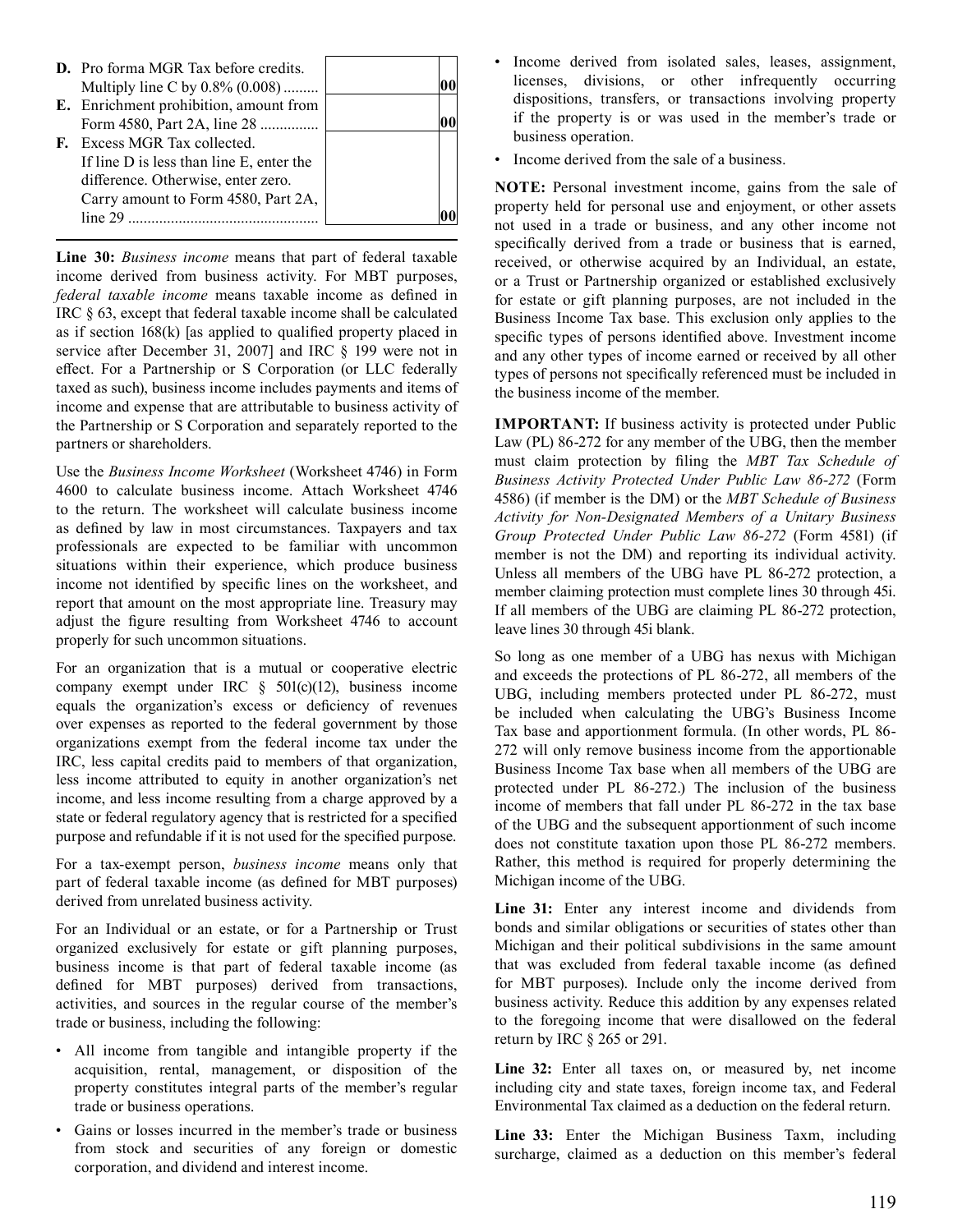return (or this member's allocable share, if claimed on a federal consolidated return).

 **Line 34:** Enter any net operating loss carryover or carryback that was deducted in arriving at this member's federal taxable income (as defined for MBT purposes) reported on line 30. If the member reporting on this copy of Part 2A is a member of a federal consolidated group, or for any other reason did not file a separate federal return for the period reported here, the federal net operating loss (NOL) carryover or carryback entered here must be based on a pro forma federal return for the member reporting on this copy of Part 2A. Enter this amount as a positive number.

 **Line 35:** Enter any losses included in federal taxable income (as defined for MBT purposes) that are attributable to other entities that have made a valid election to file and have filed under the MBT. If this member owns an interest in only one such entity, list that entity's FEIN or TR number in the field on this form. If this member owns interests in more than one such entity, enter on the form the FEIN or TR number of one of the entities and attach a list of the account numbers of all. On the list include a breakdown of the amount of this loss add-back that is attributable to each entity. In any case, the amount on line 35 should be the total of all losses, not just the loss of the one entity identified on the form. This addition includes a loss attributable to this member's ownership interest in another member of the UBG, to the extent that loss was included in this member's federal taxable income (as defined for MBT purposes).

 **Line 36:** Enter any royalty, interest, or other expense paid to a person related to the member by ownership or control for the use of an intangible asset if the person is not included in the member's UBG. Royalty, interest, or other expense described here is not required to be included if the taxpayer can demonstrate that the transaction has a nontax business purpose other than avoidance of MBT, is conducted with arm's-length pricing and rates and terms as applied in accordance with IRC § 482 and 1274(d), and satisfies one of the following:

- Is a pass-through of another transaction between a third party and the related person with comparable rates and terms.
- Results in double taxation. For purposes of this subparagraph, double taxation exists if the transaction is subject to tax in another jurisdiction.
- Is unreasonable as determined by Treasury, and the taxpayer agrees that the addition would be unreasonable based on the taxpayer's facts and circumstances.
- The related person (recipient of the transaction) is organized under the laws of a foreign nation which has in force a comprehensive income tax treaty with the United States.

 **Line 37:** There currently are no additions that are recorded on this line. Leave this line blank.

 **Line 38:** To the extent included in federal taxable income (as defined for MBT purposes), enter any dividends and royalties received from persons other than United States persons and foreign operating entities, including, but not limited to, amounts determined under IRC § 78 or IRC § 951 to 965.

 **NOTE:** To the extent deducted in arriving at federal taxable income, any deduction under IRC 250(a)(1)(B) should be added back on this line (i.e., netted against subtractions made on this line).

 **Line 39:** Enter any income included in federal taxable income (as defined for MBT purposes) that is attributable to other entities that have made a valid election to file and have filed under the MBT. If this member owns an interest in only one such entity, list that entity's FEIN or TR number in the field on the form. If this member owns interests in more than one such entity, enter on the form the FEIN or TR number of one of the entities and attach a list of the account numbers of all. On the list include a breakdown of the amount of this income subtraction that is attributable to each entity. In any case, the amount on line 39 should be the total of all income, not just the income of the one entity identified on the form. This subtraction includes income attributable to this member's ownership interest in another member of the UBG, to the extent that income was included in this member's federal taxable income (as defined for MBT purposes).

 **Line 40:** To the extent included in federal taxable income (as defined for MBT purposes), deduct interest income derived from United States obligations.

 **Line 41:** To the extent included in federal taxable income (as defined for MBT purposes), deduct any earnings that are net earnings from self-employment as defined under IRC § 1402 of the UBG member reporting here. The amount deducted shall be the amount properly reported on a schedule K-1-form 1065 as self-employment earnings for federal income tax purposes for the tax year.

 **Line 42:** There are two items that qualify for entry on this line. If both types apply, enter the combined total as a single amount.

 A) For tax years that begin after December 31, 2009, to the extent included in federal taxable income, deduct the amount of a charitable contribution made to the Advance Tuition Payment fund created under section 9 of the Michigan Education Trust Act, PA 316 of 1986, MCL 390.1429. This is deductible only to the extent that contribution was **NOT** federally deductible.

 B) On a fiscal 2015-16 tax return, enter the Book-Tax deduction to the extent available. The deduction is only available to a taxpayer that reported a Book-Tax amount on Form 4593 with an original 2008 MBT annual return.

 The Book-Tax deduction is calculated as follows:

 1) Total of amount reported on Column C of Form 4593 with the original 2008 MBT annual return. (For **UBGs**, compute the sum of the amounts reported by all current members of the group who filed Form 4593.)

 2) Calculate the amount needed to offset the net deferred tax liability of the taxpayer which results from the imposition of the business income tax, at a rate of 4.95%, and the modified gross receipts tax, at a rate of 0.8%, calculated for the first fiscal period ending after July 12, 2007.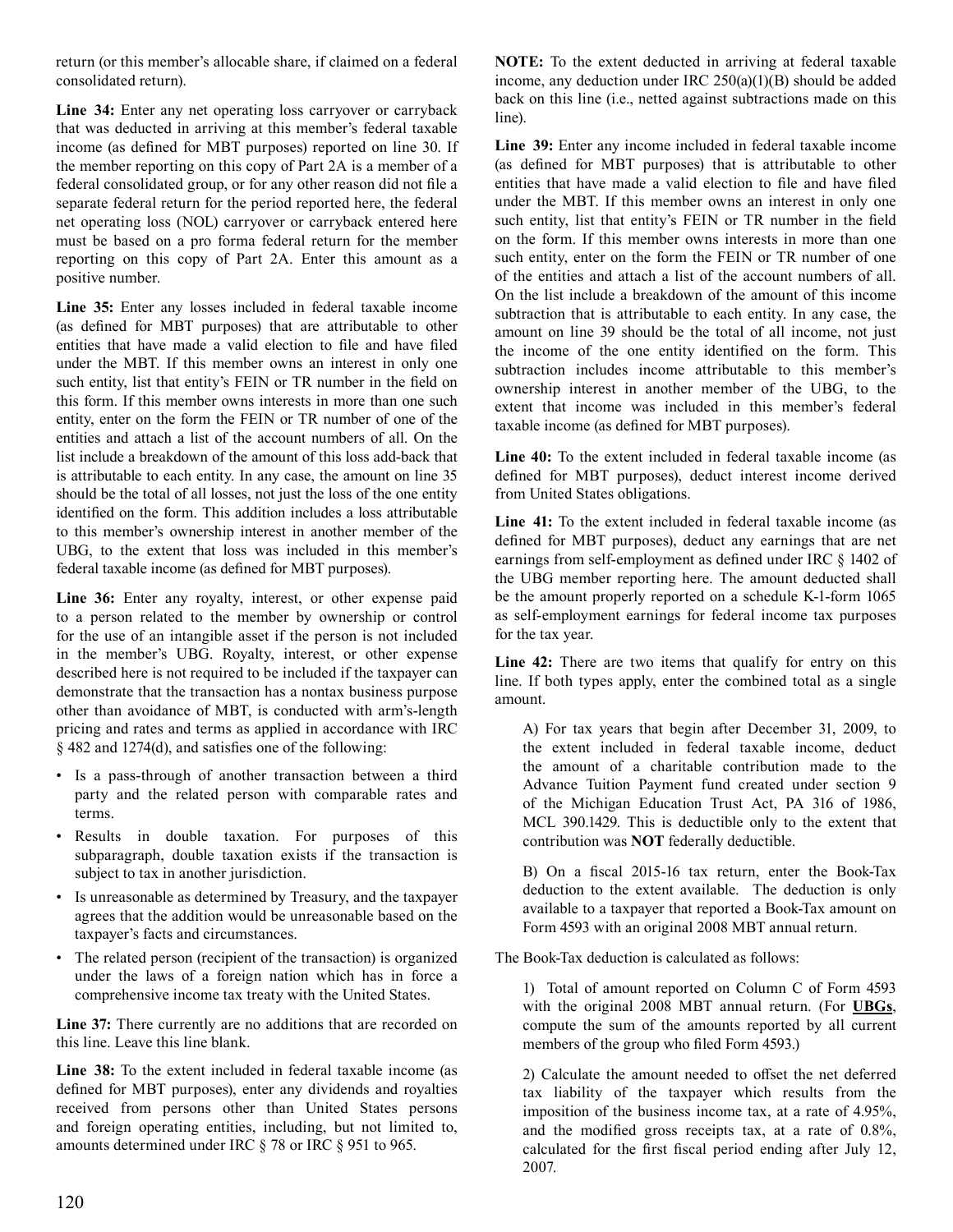3) Take the lesser of the result of step 1 or step 2.

 4) Report on this line 4% of the result of step 3. The remaining percentage of the amount from step 3 will be deductible in future years.

 A taxpayer claiming the Book-Tax deduction must maintain records and work papers necessary to support the calculation and journal entry identified for the same length of time that the deduction is available, and to support a potential audit of the taxpayer's business by the Michigan Department of Treasury.

 **Line 44:** Enter any unused MBT business loss carryforward that was reported on the MBT return for the immediately preceding tax period on the appropriate group member copy of this form as explained in the bulleted section below. Only MBT business losses that were incurred after December 31, 2007, may be entered on this line.

 *Business loss* means a negative business income tax base after allocation or apportionment. The business loss will be carried forward to the year immediately succeeding the loss year as an offset to the allocated or apportioned Business Income Tax base, then successively to the next nine taxable years following the loss year or until the loss is consumed, whichever occurs first, but for not more than ten taxable years after the loss year.

 A taxpayer that acquires the assets of another corporation in a transaction described under section 381(a)(1) or (2) of the Internal Revenue Code (IRC) may deduct any MBT business loss carryforward (hereinafter, loss carryforward) attributable to that other corporation. Losses acquired via IRC sec. 381 (a) (1) or (2) are reported on this line by the member identified in the bulleted section below.

 **On the DM's copy of this form:** Enter loss carryforward from the group's immediately preceding Form 4567, less any part of that carryforward subsequently taken by departing members (see below), plus any loss acquired by the group via IRC § 381 (as defined above). Include a list of all loss corporations whose losses were acquired in this manner by this UBG during the filing period. Provide name and FEIN of acquiring member, name and FEIN of loss corporation, and loss amount for each loss corporation.

 **On a non-DM member's copy of this form:** Only a member that joined the group in the current tax year may report a loss carryforward on its copy of this form. Report the loss carryforward that the member brings into the group. If the incoming member was part of another UBG in the tax year immediately prior to the current year, the loss carryforward that it brings into the current year group refers to the incoming member's share of its former group's total loss carryforward reported on the former group's immediately preceding Form 4567. If the incoming member was not part of a UBG in the tax year immediately prior to the current year, the loss carryforward that it brings into the current year's group refers to the amount reported on the immediately preceding Form 4567 filed by that member on a stand alone basis.

 When a new, incoming member created a MBT business loss carryforward from a MBT tax period prior to joining the current tax year UBG, the carryforward on that member's account will be used by the current year group until it is fully  consumed (or that member leaves the group). This will be based upon accurate reporting of the incoming member's loss carryforward on its copy of the current year group's Form 4580, as explained in the bulleted section above. When a member that generated a carryforward in a prior period leaves the group, that member will take with it an amount equal to the group's remaining carryforward from that period multiplied by the amount that member contributed and divided by the total amount contributed by all group members for the carryforward in that same period.

 If these instructions are not followed carefully, loss carryforward available for use by the group in the current filing period will be miscalculated. It is important to review a carryforward for the possibility that some or all of it has expired, or that some or all of it was withdrawn from the group by a departing member.

 Loss carryforward consumed on a return always is the oldest available on that return, regardless of whether the oldest loss was generated by the group, brought by an incoming member, or acquired by a member of the group via IRC § 381. Loss carryforward of a UBG, including loss carryforward brought by an incoming member and loss carryforward acquired by the group or its members via IRC § 381, ages according to the tax years of the group, rather than tax years of any particular member.

 **NOTE:** MBT business loss carryforward is not the same as a federal net operating loss carryforward or carryback, or a CIT loss carryforward.

 **Line 45:** If taking the QAHP deduction only, complete lines 45a through 45i in Part 2A: Member Data for Combined Return of Standard Taxpayers. If taking the seller's deduction only, skip lines 45a through 45h and carry the amount from Form 4579, line 5, to line 45i. If taking both deductions, complete the QAHP deduction calculation on lines 45a through 45h, and add to the total at line 45i the amount from Form 4579, line 5.

 PA 168 of 2008 provides for a deduction from the apportioned Business Income Tax base to a QAHP and a seller of residential rental units to a QAHP. *Qualified Affordable Housing Project*  is defined under instructions for line 24.

 The QAHP may deduct from its apportioned Business Income Tax base an amount equal to the product of the taxable income attributable to residential rental units in Michigan it owns multiplied by a fraction, the numerator of which is the number of rent restricted units in Michigan owned by that QAHP and the denominator of which is the number of all residential rental units in Michigan owned by the project. MCL 208.1201(8) governs the termination of this deduction.

 The seller's deduction is described in the instructions to line 45i.

 **Lines 45a through 45c:** In general, taxable income attributable to residential rental units is gross rental receipts attributable attributable to residential rental units in Michigan, including, but not limited to, repairs, interest, insurance, maintenance, utilities, and depreciation. to residential rental units in Michigan less rental expenses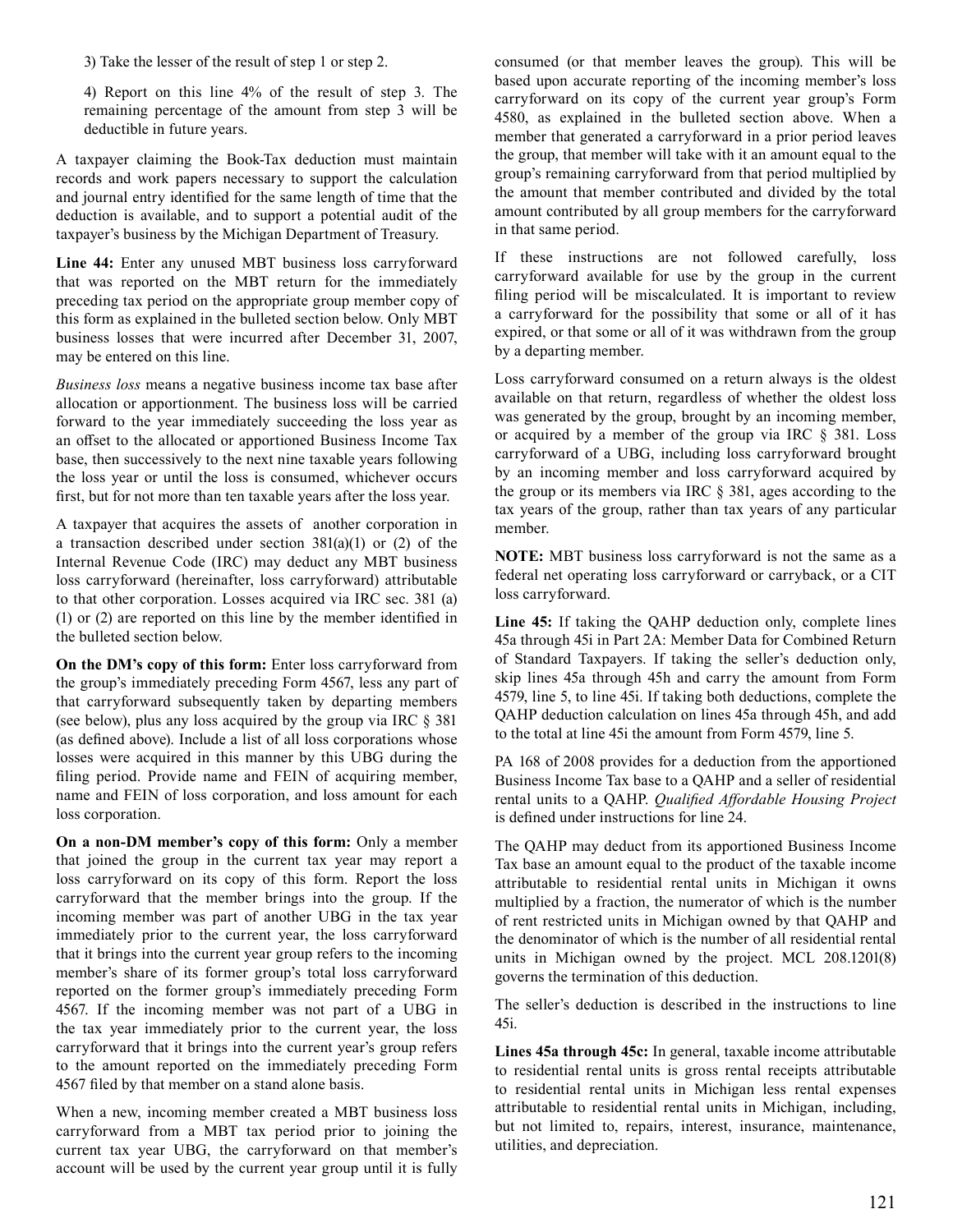Specifically, Partnerships may use a Rental Real Estate Income and Expenses of a Partnership or an S Corporation (U.S. Form 8825) to determine its taxable income attributable to residential rental units in Michigan. To the extent that the QAHP is taxed as something other than a Partnership or S Corporation, the QAHP may use the Supplemental Income and Loss (U.S. Form 1040, Schedule E) or the relevant portions of the U.S. Corporation Income Tax Return (U.S. Form 1120), as appropriate. If the QAHP is a Corporation, the expenses permitted should be limited to those also listed on the Low- Income Housing Credit Agencies Report of Noncompliance or Building Disposition (U.S. Form 8823) and U.S. Form 1040, Schedule E. Rental receipts and expenses must be calculated without regard to any gain or loss resulting from the disposition of rental property. Also, since Partnerships are subject to tax as a person under MBT, flow-through amounts from other Partnerships are not considered.

 Improvements that increase the value of the property or extend its life, such as replacing a roof or renovating a kitchen, are not deductible rental expenses. Any passive activity loss limitations applicable to the QAHP's federal return also apply for purposes of MCL 208.1201(7).

 **Line 45d:** *Rent restricted unit* means a residential rental unit's rental income is restricted in accordance with IRC §  $42(g)(1)$  as if it was a qualified low-income housing project, or receives rental assistance in the form of HUD section 8 subsidies or HUD housing assistance program subsidies, or rental assistance from the U.S. Department of Agriculture rural housing programs, or from any of the other programs described in MCL 208.1203(8)(b).

 **Line 45e:** This includes rent restricted and unrestricted residential rental units owned by the QAHP in Michigan.

 **Line 45h:** The QAHP's deduction is reduced by the amount of limited dividends or other distributions made to the owners of the project. Income received by the management, construction, or development company for completion and operation of the project and rental units does not constitute taxable income attributable to residential rental units.

 **Line 45i:** The seller may take a deduction from its apportioned Business Income Tax base equal to the gain from the sale of the residential rental units to the QAHP, as calculated on (Form 4579). Enter the amount from Form 4579, line 5. All MBT forms, including Form 4579, are available online at the *MBT Qualified Affordable Housing Seller's Deduction* **www.michigan.gov/mbt**.

 When the seller claims a deduction for the year of sale, the State will place a lien on the property equal to the amount of the seller's deduction. If the buyer fails to qualify as a QAHP or fails to operate any of the residential rental units as rent restricted units in accordance with the operation agreement within 15 years after the date of purchase, the lien placed on the property for the amount of the seller's deduction becomes payable to the State. The lien is payable through a "recapture" to be added to the tax liability of the buyer in the year the recapture event occurs. The recapture is calculated on *MBT Deductions* (Form 4587), and is reduced proportionally for the *Schedule of Recapture of Certain Business Tax Credits and*   number of years the buyer qualified for the deduction.

 **Lines 46 through 65:** These lines are for reporting each member's credit carryforwards remaining from a previous year. If the group created a credit carryforward in a preceding tax period, Treasury will have maintained that carryforward on the DM's account. Enter unused credit carryforwards of this type on the DM's copy of Part 2A.

 If a member created a credit carryforward prior to joining the UBG, Treasury will maintain that carryforward on that member's account, subject to use by the group, until it is fully consumed or that member leaves the group. Enter unused credit carryforwards of this type on the copy of Part 2A filed for the member that brought the carryforward to the group.

 Available credit carryforwards, regardless of whether they arose within the group or outside of it, are applied against the UBG's tax liability on the basis of age (oldest first). Credit carryforward of a UBG, including credit carryforward brought by an incoming member, ages according to the tax years of the group, rather than tax years of any particular member.

 If two members each created a carryforward of the same credit and the same age, and together they exceed the amount allowable in this filing period, those members' respective credit carryforwards are used in proportion to the amount they contributed to the group. If a member that generated a carryforward in a prior period leaves the group, that member will take with it an amount equal to the group's remaining carryforward from that period multiplied by the amount that member contributed relative to the total amount contributed by all group members for the same credit in that same period.

 **NOTE:** It is important to review a carryforward for the possibility that some or all of it has expired, or that some or all of it was withdrawn from the group by a departing member.

 Each of these lines for a tax credit carryforward is the amount of the identified item that may be claimed in this filing period.

 See the "Supplemental Instructions for Standard Members in UBGs" section in Form 4600 for information on the effects of members leaving or joining a UBG on credit carryforwards.

 **Line 66:** Enter overpayment credited from the prior MBT or Corporate Income Tax (CIT) return. When membership of a UBG changes from one filing period to the next, carryforward of an overpayment from the prior return remains with the DM's account. As with business loss carryforwards, in general this line should be used only on the DM's copy of Part 2A (credit forward from the group's prior return) or that of a new member (credit forward from the new member's final return as a separate filer).

 **Line 67:** All MBT estimated payments for a UBG should be made by the DM. Enter estimates paid by the DM on this line of the DM's copy of Part 2A. If any other member paid estimates attributable to the group return supported by this form, enter those estimates on that member's copy of Part 2A. Include all payments made by that member for any portion of its federal filing period that is included on the group return. For example, if a non-DM member has a 12-month fiscal year beginning April 1, 2010, and is a member of a calendar year UBG throughout that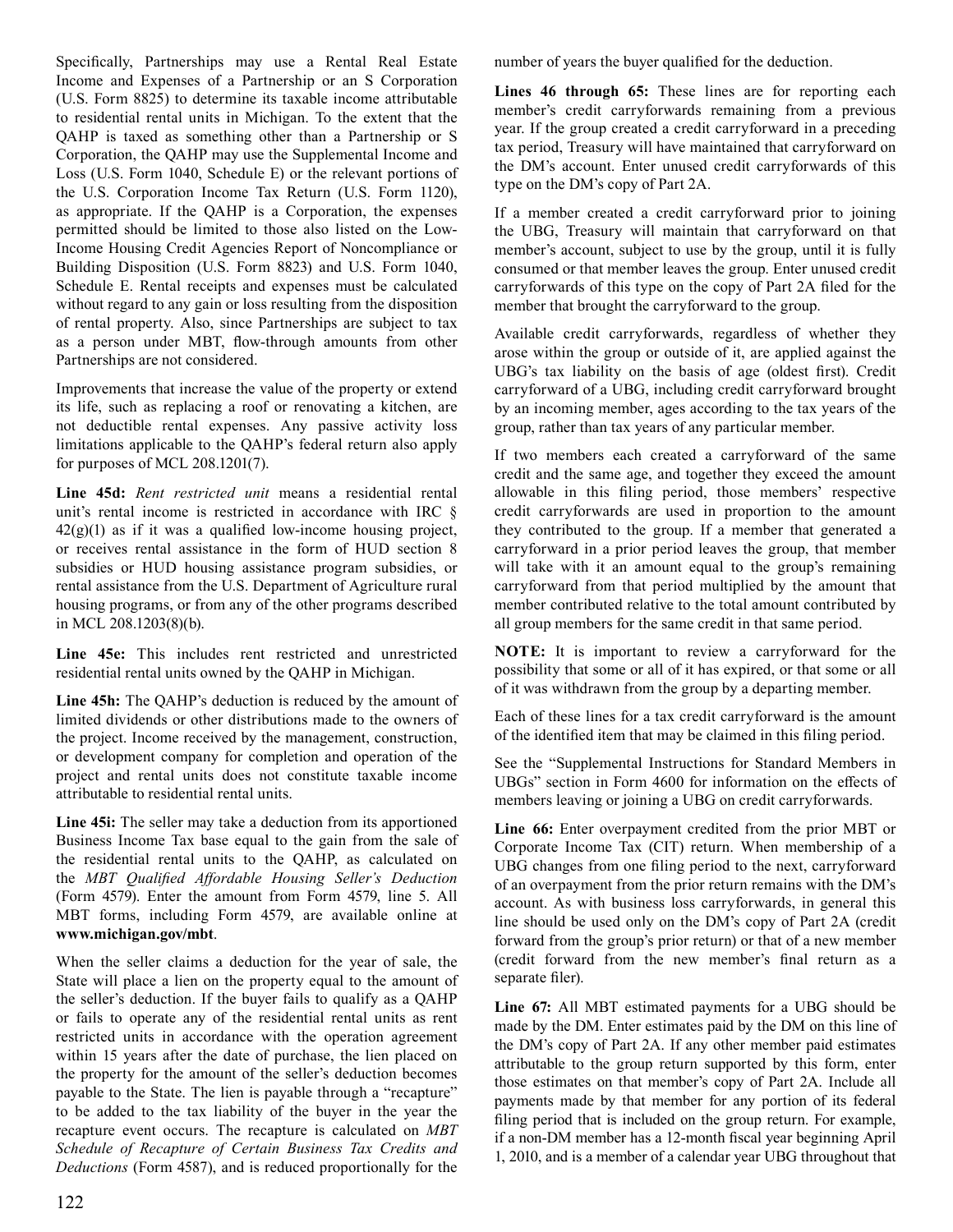period, its business activity from April 1, 2010, through March 31, 2011, will be reported on the group's December 31, 2011, return. If that member pays MBT quarterly estimates, it will make two estimates during 2010, before the DM's filing period begins. Because those estimates are attributable to activity that will be reported on the group's December 31, 2011, return, they should be included on the paying member's copy of Part 2A for the December 31, 2011, group return.

#### **Line 68: This line is no longer is use.**

 **Line 69:** Only the DM may request a filing extension for a UBG. If any other member submits an extension request, it will not create a valid extension for the UBG, but any payment included with such a request can be credited to the UBG by entering that payment on this line in that member's copy of Part 2A.

### **Part 2B: Summary of Business Activity for Combined Return of Standard Taxpayers**

 Part 2B supports, line by line, the combination of all members' entries for each corresponding line in Part 2A, and elimination of intercompany transaction data where appropriate. In general, see instructions for corresponding line numbers in Part 2A. Guidance specific to the combination and elimination process is provided below.

 **NOTE:** Elimination, where required, applies to transactions between any members of the UBG. For example, if the UBG includes standard taxpayers (not owned by and unitary with a financial institution in the UBG), an insurance company, and two financial institutions, transactions between a standard taxpayer member and an insurance or financial member are eliminated whenever elimination is required, despite the fact that the insurance and financial members are not reported on the combined return filed by standard taxpayer members.

 However, there is no elimination with an otherwise related entity if the related entity is excluded from the UBG. For example, consider a group with a U.S. parent, a U.S. subsidiary, and a foreign operating entity subsidiary that would otherwise be a UBG, but the foreign operating entity is excluded from the UBG by definition. The U.S. parent filing a UBG return may not eliminate intercompany transactions between itself and the foreign operating entity.

 If a transaction between two members of a UBG is reported on the group's current return by one member but reported on the preceding or succeeding group return by the other member (due to differing year ends or accounting methods of the members), the side of that transaction that is included in the group's current filing period must be eliminated. The other side of the same transaction will be eliminated on the group return for the filing period in which the other member reports the transaction.

 **Line 29C:** Add the combined total after eliminations from Part 2B, line 29C, to the number on Form 4567, line 25, and carry the sum to Form 4567, line 26. This calculation method is designed to prevent the fact of one member overcharging MGR Tax to its customers from being obscured by activities of the other members.

 **Line 43C:** Business Income Tax Base. Add Column C, lines 30 through 37 and subtract Column C, lines 38 through 42.

 **Line 70:** U.S. person is defined in IRC § 7701(a)(30).

 **Line 72:** Flow of value, integration, dependence, and contribution in a UBG context are described under "General Information About UBGs in MBT" at the beginning of these instructions for Form 4580, and in RAB 2010-2.

### **Part 3: Affiliates Excluded From The Combined Return of Standard Taxpayers**

 The statutory test for membership in a UBG is a group of U.S. persons (other than a foreign operating entity):

 • One of which owns or controls, directly or indirectly, more than 50 percent of the ownership interest with voting rights or ownership interests that confer rights comparable to voting rights of the other U.S. persons (see RAB 2010-1); and

 • That has business activities or operations which result in a flow of value between or among persons included in the UBG or has business activities or operations that are integrated with, are dependent upon, or contribute to each other. Flow of value is determined by reviewing the totality of facts and circumstances of business activities and operations. (See RAB 2010-2.)

 A person that would be a standard taxpayer if viewed separately is defined and taxed as a financial institution if it is owned, directly or indirectly, by a financial institution and is in a UBG with its owner.

 The purpose of Part 3 is to identify persons for which the ownership test described above is satisfied, but which are not included on the combined return supported by this form, either because the relationship test is not satisfied or because the person is excluded by statute. A new member whose business activity is not included in the current combined return because its tax year ends after the filing period of the UBG should also be listed here.

Line 74A: If a person being listed here is listed on U.S. Form 851, enter the identifying number for that person that is called "Corp. No." at the left edge of pages 1, 2, and 3 of U.S. Form 851.

 **Line 74D:** Reason codes for affiliates being excluded from the current combined return:

|                | Lacks business activities resulting in a flow of value or<br>integration, dependence or contribution to group.                       |
|----------------|--------------------------------------------------------------------------------------------------------------------------------------|
| 2              | Foreign operating entity.                                                                                                            |
| $\overline{4}$ | Foreign entity.                                                                                                                      |
| 5              | Member has no MBT tax year (as a member of this<br>UBG) ending with or within this filing period.                                    |
| 6              | Other. (Include an explaination.)                                                                                                    |
| 7              | Insurance company. (Insurance companies generally file<br>separately.)                                                               |
| 8              | Financial institution. (Financial institutions and standard<br>taxpayers generally are not included on the same<br>combined return.) |

 For questions call Treasury Technical Services at 517-636- 4230, to discuss an appropriate entry.